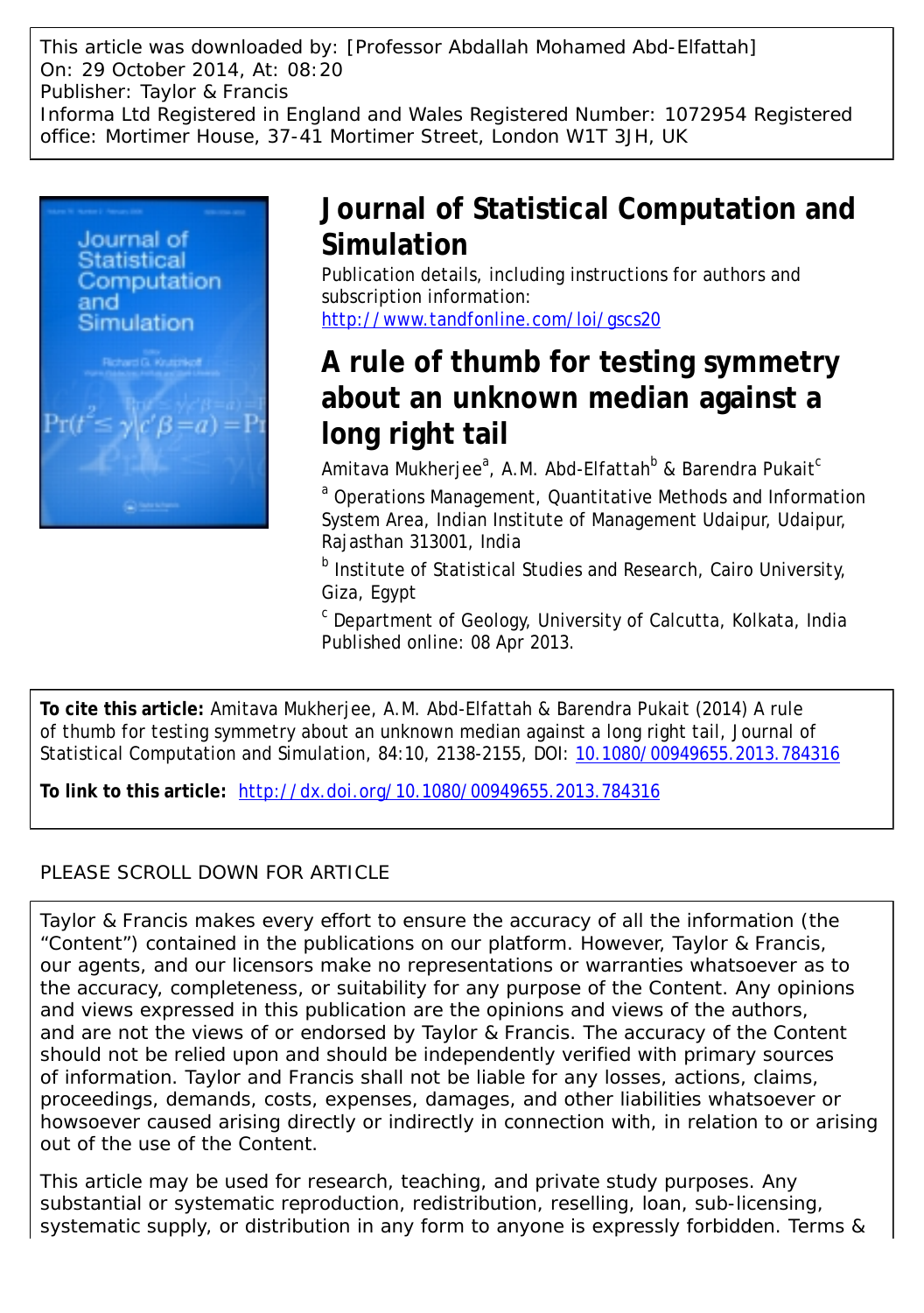Conditions of access and use can be found at [http://www.tandfonline.com/page/terms](http://www.tandfonline.com/page/terms-and-conditions)[and-conditions](http://www.tandfonline.com/page/terms-and-conditions)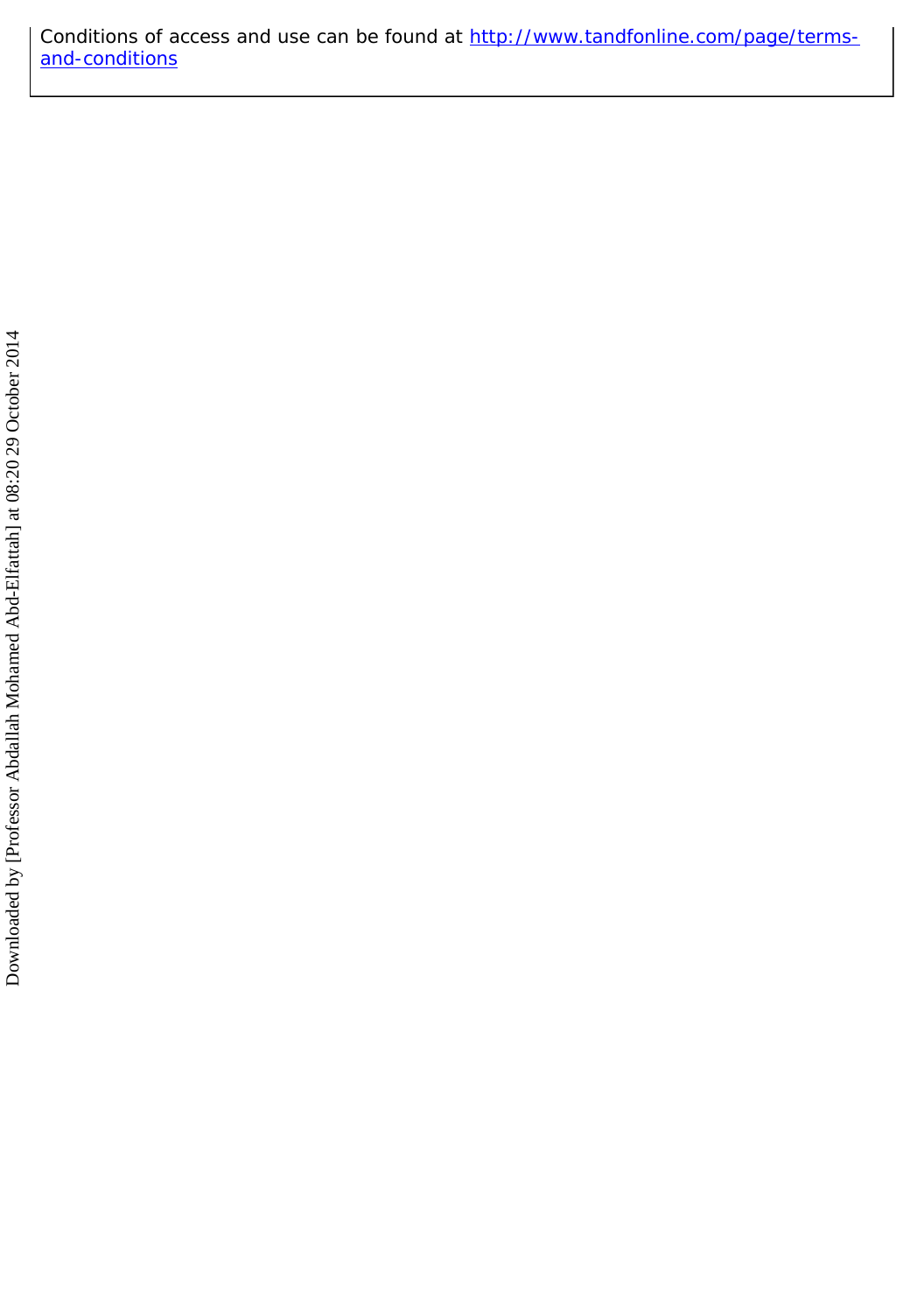

# **A rule of thumb for testing symmetry about an unknown median against a long right tail**

Amitava Mukherjee<sup>a\*</sup>, A.M. Abd-Elfattah<sup>b</sup> and Barendra Pukait<sup>c</sup>

*aOperations Management, Quantitative Methods and Information System Area, Indian Institute of Management Udaipur, Udaipur, Rajasthan 313001, India; bInstitute of Statistical Studies and Research, Cairo University, Giza, Egypt; cDepartment of Geology, University of Calcutta, Kolkata, India*

(*Received 19 October 2012; final version received 7 March 2013*)

A rule of thumb for testing symmetry of an unknown univariate continuous distribution against the alternative of a long right tail is proposed. Our proposed test is based on the concept of exceedance statistic and is ad hoc in nature. Exact performances of the proposed rule are investigated in detail. Some results from an asymptotic point of view are also provided. We compare our proposed test with several classical tests which are practically applicable and are known to be exact or nearly distribution free. We see that the proposed rule is better than most of the existing tests for symmetry and can be applied with ease. An illustration with real data is provided.

**Keywords:** adaptive test; distribution free; long right tail; Monte-Carlo study; positively skewed; power; test of symmetry

*AMS Subject Classification*: 62G10

## **1. Introduction**

Natural presence of arsenic in groundwater with variable levels of concentration in several parts of the world is a well-known environmental hazard. This has become a severe problem in recent years; specially where deep tube-wells are used for water supply as in the Ganges Delta, in India and in Bangladesh. It is continuously causing serious arsenic poisoning to large numbers of people. It was found that over 137 million people in more than 70 countries are probably affected by arsenic poisoning from drinking water during 2007. Arsenic contamination of groundwater is found in many countries throughout the world, including the USA. Several incidents of groundwater arsenic contamination are reported from all over the world of which four major occurrences are in Asia, including locations in Thailand, Taiwan and Mainland China. South American countries such as Argentina and Chile are also under the risk. It is seen that the groundwater arsenic concentrations in different regions of the USA are higher than the allowable limit of 10 parts per billion, a standard adopted by the Environmental Protection Agency in 2001. Millions of private wells in the USA have unknown arsenic levels, and in some areas of the USA, nearly 20% or more of wells may contain levels that are not safe.

<sup>\*</sup>Corresponding author. Email: amitmukh2@yahoo.co.in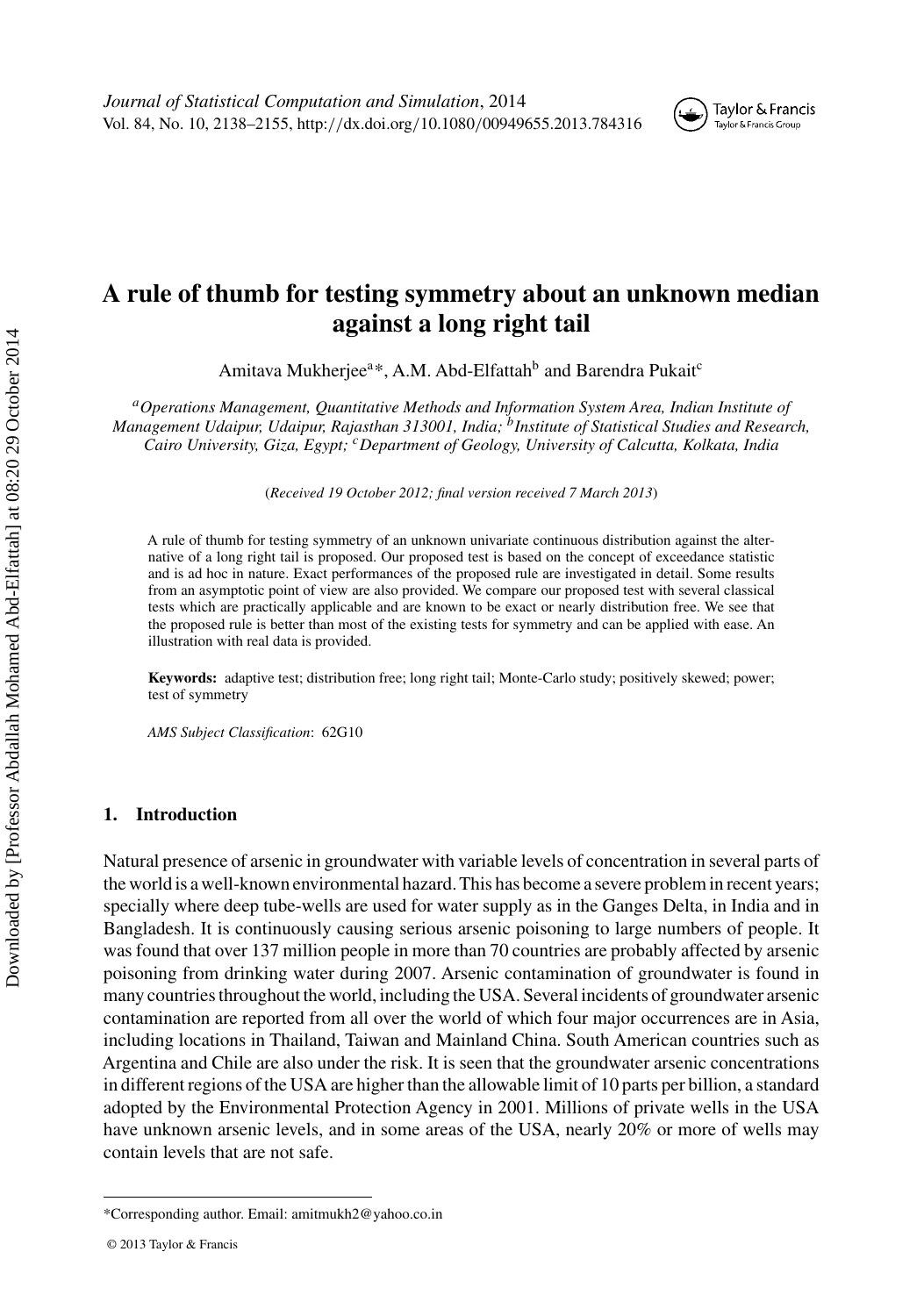Arsenic is a carcinogen which causes diseases of the circulatory and respiratory system. It affects kidney and liver apart from causing many cancers including that of skin, lung and bladder. Many researchers are actively involved in studying various aspects of the arsenic contamination problem all over the world. Mukherjee et al. [\[1](#page-17-0)] discussed the global perspective of arsenic contamination in groundwater with emphasis on the Asian scenario. Twarakavi and Kaluarachchi [\[2](#page-17-0)] assessed the arsenic problems in the shallow ground waters of conterminous USA along with associated health risks. In an earlier study, Chowdhury et al. [\[3](#page-18-0)] reported groundwater arsenic contamination in Bangladesh and West Bengal, India.A detailed account of the arsenic contamination and related problems are provided by Bandyopadhyay et al. [\[4](#page-18-0)]. For further information, interested readers may see [\[5–7\]](#page-18-0).

Amidst several statistical problems associated with groundwater arsenic contamination, a key issue is to study the shape of the distribution of the contamination level. Rahman and Hossain [\[8\]](#page-18-0), from the perspective of Bangladesh, showed that the distribution of arsenic concentration is symmetric in regions of very high mean concentration, while in the regions of low and moderate contamination, distribution is highly skewed in nature. Bhuyan [\[9\]](#page-18-0) showed that the empirical distribution of the arsenic contamination level in some parts of North-East India differs from the ideal Gaussian. Hossain et al. [\[10\]](#page-18-0) investigated that the log-transformation of arsenic concentrations (in logarithm of parts per billion concentration) resulted in a highly plausible Gaussian and symmetric distribution about a near-zero mean. Their study area was restricted to the Bangladesh region. Distributions of arsenic concentrations in shallow wells in Bangladesh were reported to be highly skewed by Gaus et al. [\[11](#page-18-0)] and Shamsudduha [\[12](#page-18-0)]. In all existing literature, when significant skewness is observed, it is seen to be a positive skewness. The lognormal distribution, which is a very popular consideration for modelling arsenic concentration in groundwater, is well known to be positively skewed. In general, distributions are found to be bell shaped and geologists are often interested to detect quickly, using some statistical tests, if the distribution is close to symmetry or it is positively skewed with a long right tail.

It is observed in several areas that the arsenic concentration in highly contaminated zones sometimes gets reduced during the monsoon season possibly due to recharge from rainfall and also by transmission through groundwater channels. As a result, nearby less-contaminated zones may get enriched with arsenic. Regions with symmetric nature of distribution of arsenic contamination have very few or no highly contaminated underground arsenic pits. On the other hand, regions where the distribution of arsenic has a long right tail certainly contain some highly concentrated arsenic pits. There are possibilities that post-monsoon, nearby low-concentrated zones may get affected. Preventive measures to check the adverse effects of such transmission are necessary. Clearly, it is important to know the nature of the arsenic distribution pattern in different regions.

To meet this requirement of the geologists, in the present work, we consider an ad hoc test for testing the symmetric bell-shaped nature of a univariate continuous distribution. In the light of the above discussions, clearly the alternative of interest is to detect the presence of a long right tail. Let *X* be any continuous real-valued random variable. We assume that *X* follows  $F_X$  or simply *F*; where  $F \in \mathcal{F}$ , where  $\mathcal{F}$  is the class of bell-shaped distributions with moderate to high order of contact at tails. Further, let  $\mu$  be the median of the distribution of *X*. That is,

$$
F_X(\mu) = 0.5. \tag{1}
$$

We may realize two distinct possibilities, namely,  $\mu$  known and  $\mu$  unknown. One may think of testing the symmetry of an underlying population distribution for both these situations. In the present context, we consider a more general case and assume that  $\mu$  is unknown. Note that, during field survey on arsenic contamination in a region, mean level is usually unknown a priori. Even if prior information is available, it is often found to be incorrect as the contamination level often changes with time, specially through transmission in monsoon. We develop a simple rule of thumb assuming that  $\mu$  is unknown. Nevertheless, such a rule can easily be used when  $\mu$  is known.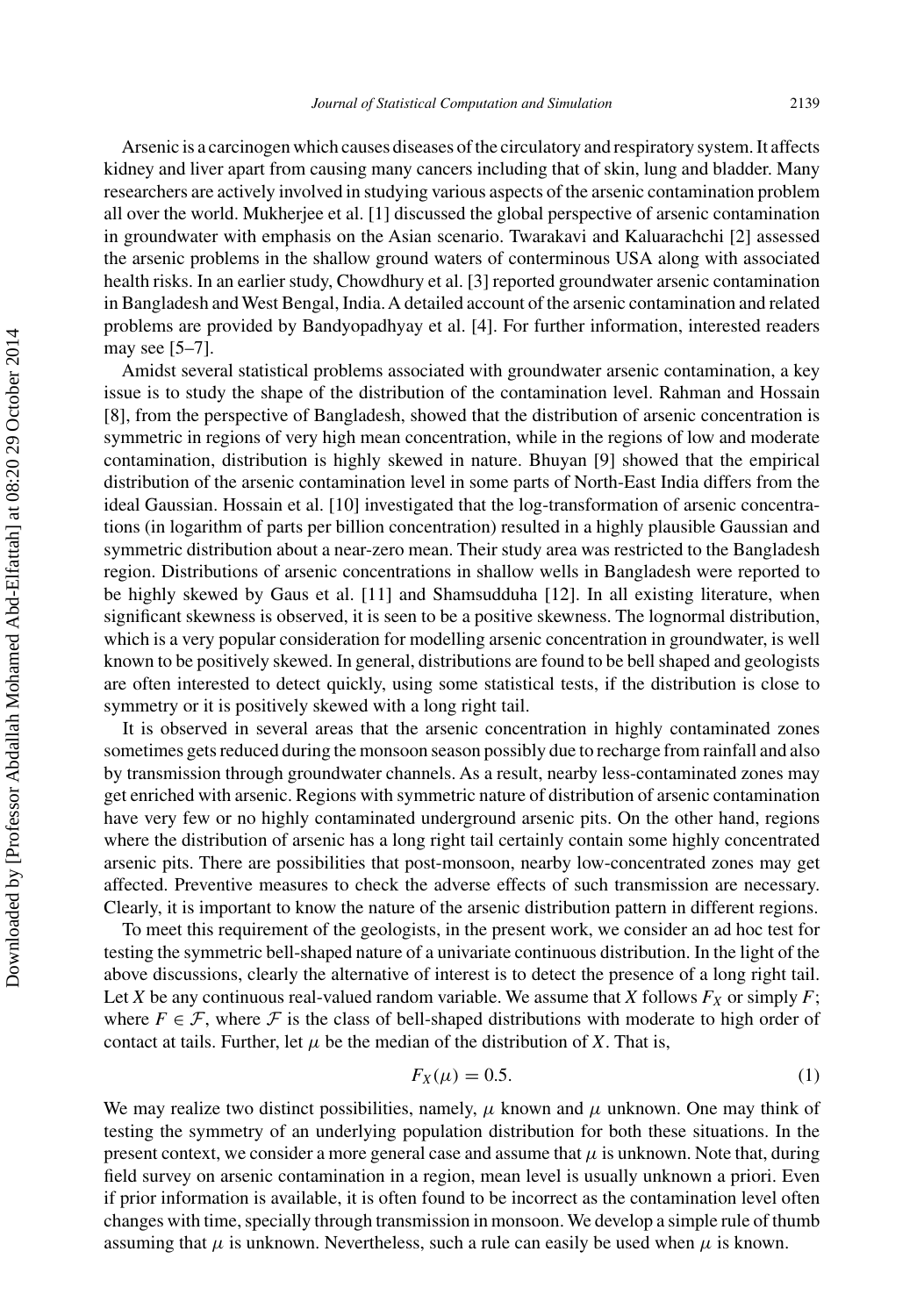For testing the symmetry, we may write the null hypothesis as

$$
H_0: F_X(\mu + x) = 1 - F_X(\mu - x); \text{ for all } x > 0.
$$

In general, such a null hypothesis may be tested against one of the three possible alternative hypotheses; namely, the distribution is positively skewed or the distribution is negatively skewed or the distribution is asymmetric.

If the distribution is positively skewed, that is, if there is a long right tail we have

$$
H_1: F_X(\mu + x) < 1 - F_X(\mu - x); \quad \text{for all } x > 0.
$$

If the distribution is negatively skewed, that is, if there is a long left tail we have

$$
H_2: F_X(\mu + x) > 1 - F_X(\mu - x); \text{ for all } x > 0.
$$

Finally, if the alternative is general asymmetry, we have

$$
H_3: F_X(\mu + x) \neq 1 - F_X(\mu - x);
$$
 for all  $x > 0$ .

Obviously,  $H_1$  and  $H_2$  are one-sided alternatives and  $H_3$  is a two-sided alternative. In the light of our motivating problem of arsenic contamination, in the present treaties, we mainly consider testing  $H_0$  against  $H_1$ .

For the various alternatives, tests for symmetry of the distribution of a random variable have been considered by a host of researchers. The literature on this topic is extensive and can be divided into two problems, the first in which the median of the distribution is unknown and the second in which the median is assumed to be known. For the interests of the general readers, we include a large number of references of both situations in a separate section.

The purpose of this paper is to establish a rule of thumb for testing symmetry of an unknown univariate bell-shaped continuous distribution against positive skewness, usually characterized by a long right tail. We assume that population median is unknown. We only consider the class of symmetric distributions that are unimodal, bell-shaped and have reasonably high order of contact at the tails under our null hypothesis. Needless to say, such a class contains most of the well-known univariate symmetric populations including Normal, Logistic, Laplace and even heavy-tailed Cauchy distribution.

The rest of the sections are organized as follows.A brief review of classical literature is presented in Section 2. Some classical tests along with their suitable adaptation for unknown median and one-sided alternative whenever necessary are discussed in the various subsections of Section 2. The proposed rule of thumb is introduced in Section 3. Section 4 contains the simulation results based on Monte-Carlo that includes a study of the level actually attained by various tests at a nominal level of 5%, some limitations of the existing classical test procedures and a comparative study of power performance for different sample sizes. An illustration with real data is presented in Section 5. Finally, Section 6 concludes with some remarks.

#### **2. Some popular existing tests – an overview**

The problem of testing the symmetry of an underlying unknown population distribution is one of the classical inference problems, which remains popular among the research workers in Statistics even in the present era. In fact, the history of evolution of the tests of symmetry is enriched over more than seven decades. We come across several articles related to the age-old problem of testing the symmetry in various contexts in the last decade and there is no doubt about the liveliness of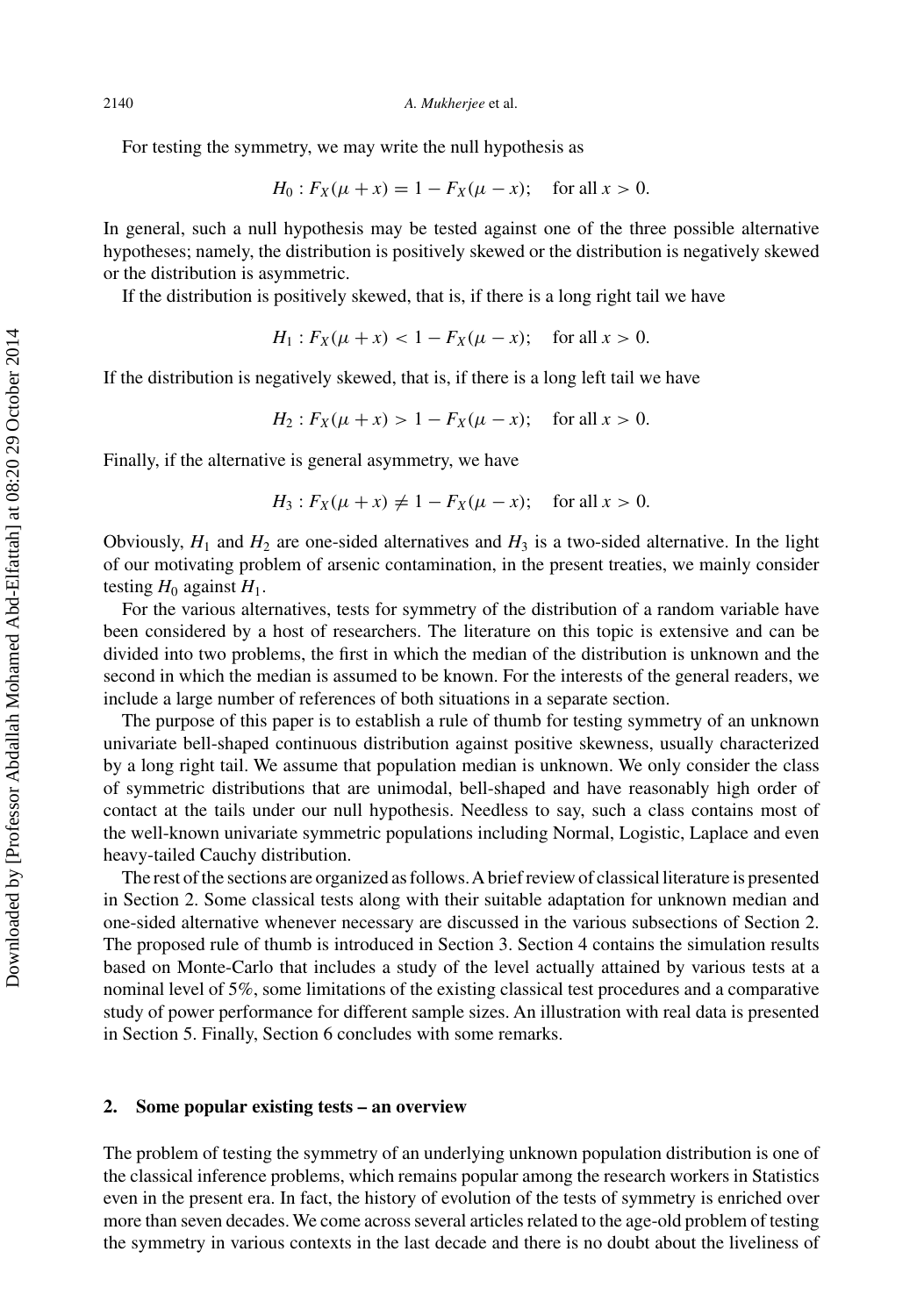the problem. It is immensely difficult to recall all articles in this area. Here, we have made an attempt to provide a list for ready references for the researchers and for the general interest of the readers.

At the very outset, one may note that Hajek et al. [\[13\]](#page-18-0) provided a brief but very sound account of the various tests of symmetry. They mentioned several well-known linear rank tests and Kolmogorov-type tests. Among the linear rank tests, we have Fraser test, van der Waerden-type test, Wilcoxon one-sample test and the old and famous sign test. The sign test is locally optimal when the underlying population is of Laplace type. Dixon and Mood [\[14\]](#page-18-0) and Waerden van der and Nievergelt [\[15](#page-18-0)] have discussed this test in detail. For further details, one may see Gastwirth [\[16\]](#page-18-0). Wilcoxon [\[17\]](#page-18-0) introduced a test, which is locally optimum for a logistic-type underlying population. Similarly, Fraser test as well as van der Waerden-type test are optimal when the underlying density is normal and were studied by Fraser [\[18\]](#page-18-0), Klotz [\[19](#page-18-0)] and van Eeden [\[20](#page-18-0)]. Kolmogorov-type tests are attributable to [\[21,22\]](#page-18-0). While Butler [\[21](#page-18-0)] used a simple random walk model, Chatterjee and Sen [\[22](#page-18-0)] utilized the martingale characterization. Kolmogorov-type tests are well established to be exact and distribution free.

Besides the above, there are also many other statistics for the goodness-of-fit test for symmetry under the univariate situation; among them test statistics attributable to [\[23,24](#page-18-0), Section 22[,25–27\]](#page-18-0) are well known. Finch [\[28](#page-18-0)] considered the robust univariate test for symmetry. Gupta [\[29](#page-18-0)] considered an asymptotically nonparametric test for symmetry while Doksum et al. [\[30](#page-18-0)] considered tests of the hypothesis that the distribution is symmetric about an unknown median. Hill and Rao [\[31\]](#page-18-0) proposed a test for symmetry based on Cramer–von Mises statistics. Davis and Quade [\[32\]](#page-18-0) and Randles et al. [\[33\]](#page-18-0) suggested independently a test based on triples. Bhattacharya et al. [\[34\]](#page-18-0) considered two modifications of Wilcoxon tests for symmetry about an unknown location parameter. Boos [\[35](#page-18-0)] introduced a test for asymmetry associated with the Hodges–Lehmann estimator. Antille and Kersting [\[36](#page-18-0)] and Antille et al. [\[37](#page-18-0)] proposed some other tests for symmetry. Many of those tests are mentioned in Hollander [\[38\]](#page-18-0). Cabilio and Masaro [\[39](#page-18-0)] also proposed a simple test of symmetry about an unknown median. McWilliams [\[40](#page-18-0)] considered a distribution-free test for symmetry based on a runs statistic. Empirical distribution is considered in many of the above listed articles. In an interesting development, Ahmad and Li [\[41](#page-18-0)] proposed a test best on kernel density which performs wonderfully against a large class of alternatives. In a short time, the test became very popular among econometricians. Chirstofides and Stengos [\[42\]](#page-18-0) used that test to study the symmetry of wage-change distribution in studying income dynamics. Dette et al. [\[43\]](#page-18-0) also consider the approach ofAhmad and Li [\[41\]](#page-18-0) in testing the symmetry of a nonparametric regression model. Neumeyer et al. [\[44\]](#page-18-0) and Neumeyer and Dette [\[45\]](#page-18-0) discuss the testing for symmetric error distribution in different regression models. Franch and Contreras [\[46](#page-19-0)] considered the application of Pearson's test for symmetry in the Spanish business cycle. In the recent past, we have come across various notable contributions towards testing symmetry. Among them to name a few are the tests by Mira [\[47](#page-19-0)], Ekström and Jammalamadaka [\[48\]](#page-19-0) and Holgersson [\[49](#page-19-0)].

In the following subsections, we present some existing popular tests for symmetry in detail.

## **2.1.** *Triplet test based on U-statistics*

Randles et al. [\[33](#page-18-0)] and Davis and Quade [\[32](#page-18-0)] independently proposed an asymptotically distribution-free test for testing the symmetry of a random variable about an unknown point. The test has also been discussed by Kochar [\[50\]](#page-19-0) under convex ordering. Their test is popularly known as the 'triples test' and is based on the *U*-statistic estimator  $\hat{\eta}$  given by

$$
\hat{\eta} = \binom{n}{3}^{-1} \sum_{i < j < k} f^*(X_i, X_j, X_k),
$$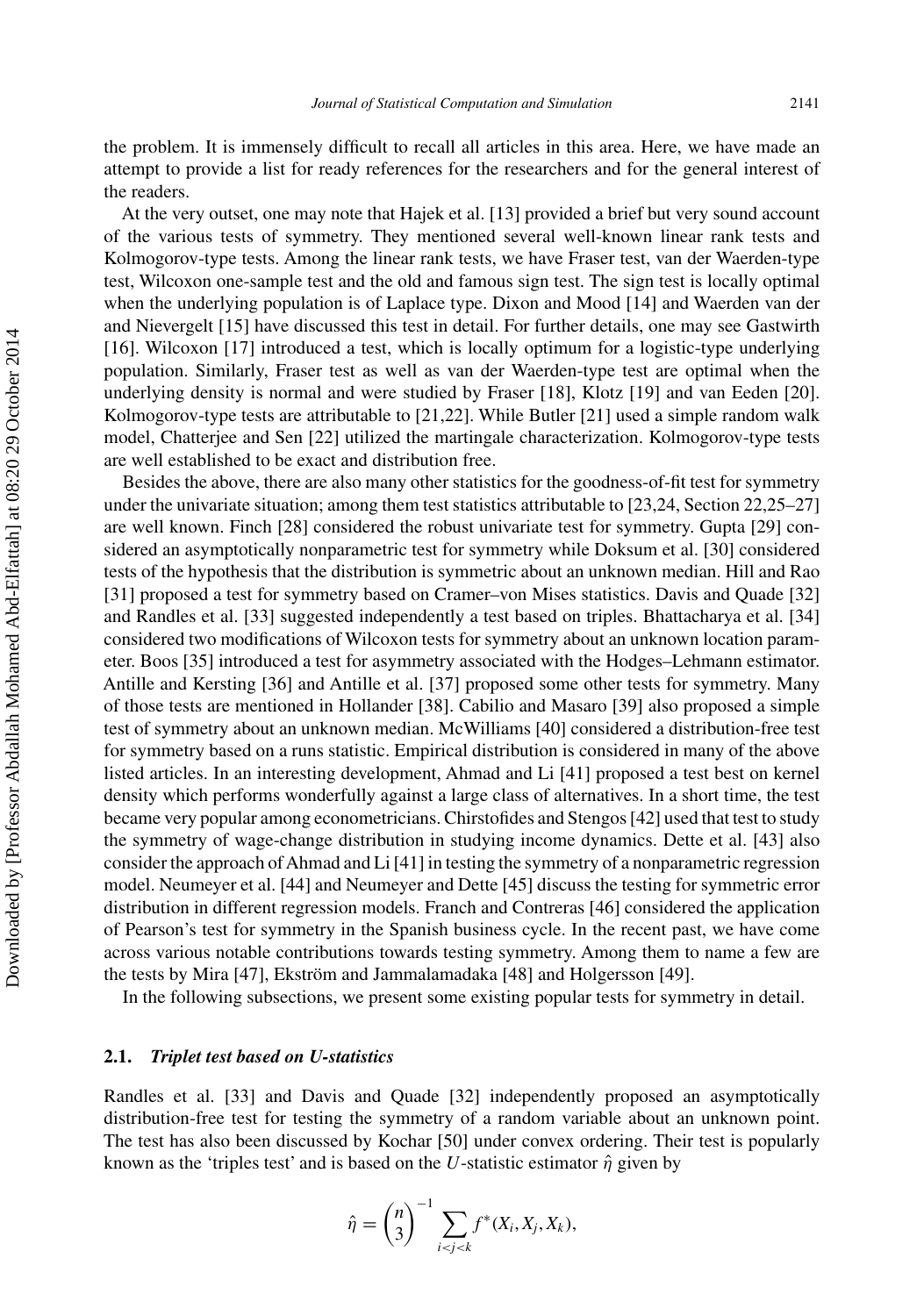where

$$
f^*(X_i, X_j, X_k) = \frac{[\text{sign}(X_i + X_j - 2X_k) + \text{sign}(X_j + X_k - 2X_i) + \text{sign}(X_k + X_i - 2X_j)]}{3},
$$

where  $X_i$ ,  $X_i$  and  $X_k$  are three independent observations from *X* and sign $(u) = -1, 0, 1$  according as  $u <$  or  $=$  or  $> 0$ . The null hypothesis of symmetry (about an unknown point) is rejected against a one-sided alternative of a long right tail at level  $\alpha$ , if  $\hat{\eta} > C_1$ , where  $C_1$  is such that

$$
Prob_{H_0}[\hat{\eta} > C_1] \leq \alpha.
$$

Asymptotic normality of a normalized triplet test statistic is well known and is explicitly given in Randles et al. [\[33\]](#page-18-0). They selected six symmetric members of the generalized lambda family as the basic random variables for the study. They show that the level condition holds reasonably well for all six of the symmetric distributions under a two-sided test if variance estimator is appropriately chosen. Unfortunately, non-normalized triplet test statistic fails to maintain its nonparametric characteristics and that may result in higher type-I error rate for a broad class of symmetric distributions. We illustrate that in Section 4.2.

# **2.2.** *Antille–Kersting-type sign test based on spacing*

Antille and Kersting [\[36](#page-18-0)] introduced a sign test statistic for tests for symmetry of *F* about an unknown value  $\mu$ , based on spacing of first order defined as

$$
D_i = X_{(i+1)} - X_{(i)}, \quad i = 1, \dots, n-1.
$$

Define

$$
U_i = \begin{cases} 0.5 & \text{if } D_i - D_{n-i} \le 0, \\ -0.5 & \text{otherwise} \end{cases}
$$

and denote

$$
V = \sum_{i=1}^{[(n-1)/2]} U_i.
$$

A test at level  $\alpha$  against a long right tail may be given by: reject  $H_0$  if  $V > C_2$ , where  $C_2$  is such that

 $Prob_{H_0}[V > C_2] \leq \alpha$ .

We study the exact performances through computations and results are not encouraging for small samples. Recently, Ekström and Jammalamadaka [\[48\]](#page-19-0) consider an improved test based on spacing but those are also more effective from an asymptotic point of view.

# **2.3.** *Gastwirth's type sign test of symmetry*

Let us modify Gastwirth's [\[16\]](#page-18-0) sign test for symmetry assuming an unknown median. For  $I =$ 1, 2, *...*, [*n/*2], introduce the indicator function

$$
I_i = \begin{cases} 1 & \text{if } X_{(n+1-i)} > 2\tilde{\mu} - X_{(i)}, \\ 0 & \text{if } X_{(n+1-i)} \le 2\tilde{\mu} - X_{(i)} \end{cases}
$$

and define

$$
S = \sum_{i=1}^{\lfloor n/2 \rfloor} I_i.
$$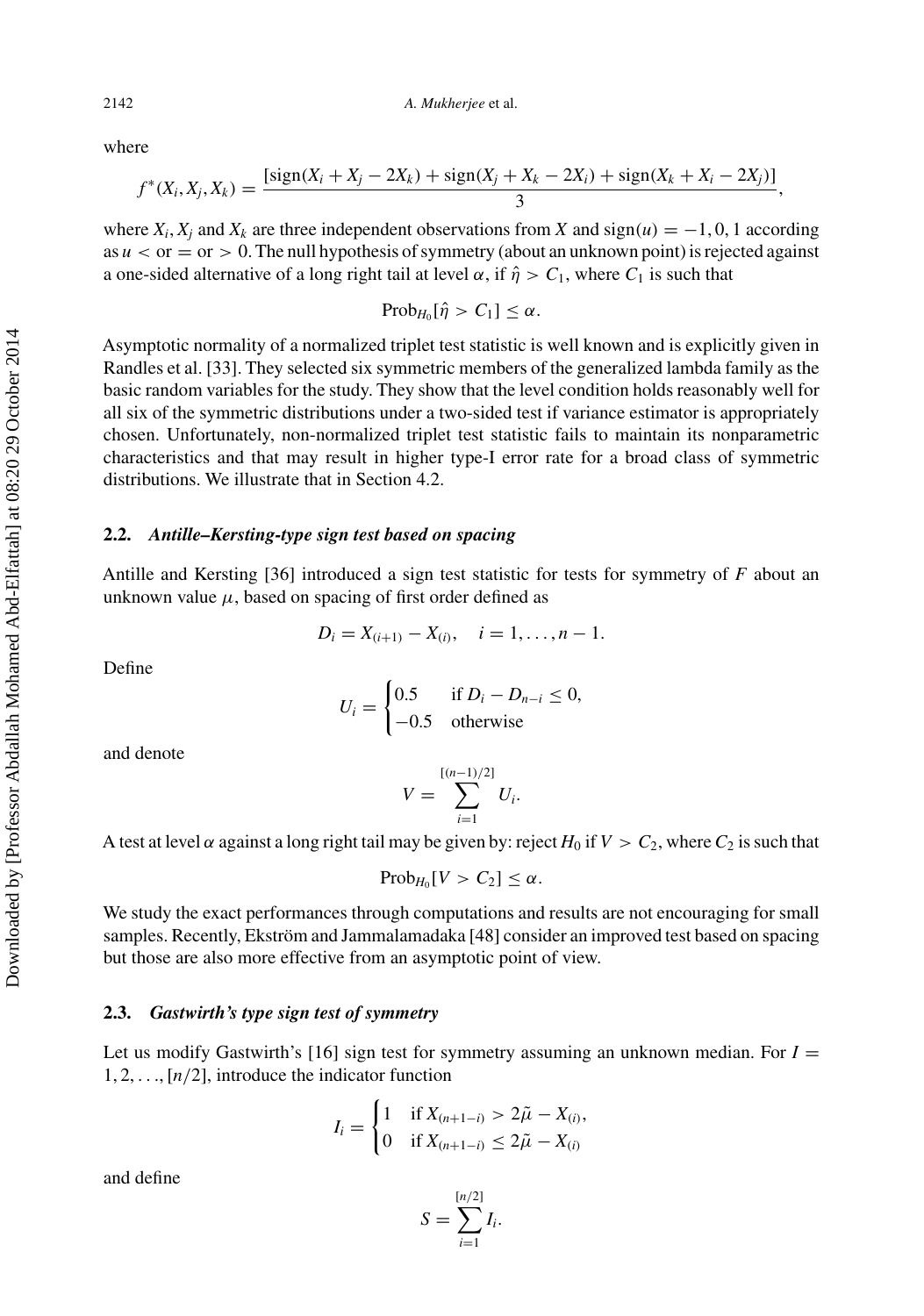Consequently, a test at level  $\alpha$  against a long right tail may be given by: reject  $H_0$  if  $S > C_3$ , where  $C_3$  is such that

$$
Prob_{H_0}[S > C_3] \leq \alpha.
$$

It is known that Gastwirth's type sign test does not retain its distribution-free characteristics when the median is assumed to be unknown and is estimated from the observed sample. Also, power performance of such a test is very poor.

## **2.4.** *Butler-type test based on Smirnov's statistics*

Butler [\[21\]](#page-18-0) designed a test for symmetry based on Smirnov's statistics assuming a known median. We may consider the modified Butler test replacing the known median by its estimate. Let

$$
D_n = \max_{i:X_i < \widetilde{\mu}} [1 - F_n(X_i) - F_n(2\widetilde{\mu} - X_i)].
$$

Consequently, a test at level  $\alpha$  against a long right tail may be given by: reject *H*<sub>0</sub> if  $D_n > C_4$ , where  $C_4$  is such that

$$
Prob_{H_0}[D_n > C_4] \leq \alpha.
$$

Like Gastwirth's type sign test, the modified Butler-type test also does not retain its distributionfree characteristics for a small number of samples when the median is assumed to be unknown. However, null distribution in this case with a moderately large sample size is not highly affected compared to the previous case as the statistic is based on the empirical distribution function. Unfortunately, power performance of such a test is not good when the sample size is small.

#### **2.5.** *Modified Rothman–Woodroofee-type test of symmetry*

Rothman and Woodroofee [\[23](#page-18-0)] introduced a test for symmetry based on Cramer–von Mises statistics. In the present context, we modify it for the unknown median and incorporate weight for enhanced performance for detecting possible presence of a long right tail. Define,

$$
R_n = \sum_{i=1}^n a_i \left[ F_n (2\tilde{\mu} - X_{(i)}) - \frac{2n-2i+1}{2n} \right]^2,
$$

where  $a_1 > a_2 > \cdots > a_n > 0$  is a set of suitable weights.

Consequently, a test at level  $\alpha$  against a long right tail may be given by: reject  $H_0$  if  $R_n > C_5$ , where  $C_5$  is such that

$$
Prob_{H_0}[R_n > C_5] \leq \alpha.
$$

For testing the null hypothesis against positive skewness  $a_j = 1/j$ , for  $j = 1, 2, \ldots, n$ , is a good choice. Later, we shall see that the power performance of this modified test is relatively closer to the proposed test.

## **2.6.** *Modified McWilliams-type test based on runs*

McWilliams [\[40](#page-18-0)] test introduced a test for symmetry based on runs. We consider the modified version of it, for detecting a long right tail. Let  $Y_{(1)}, Y_{(2)}, \ldots, Y_{(n)}$  denote the sample values ordered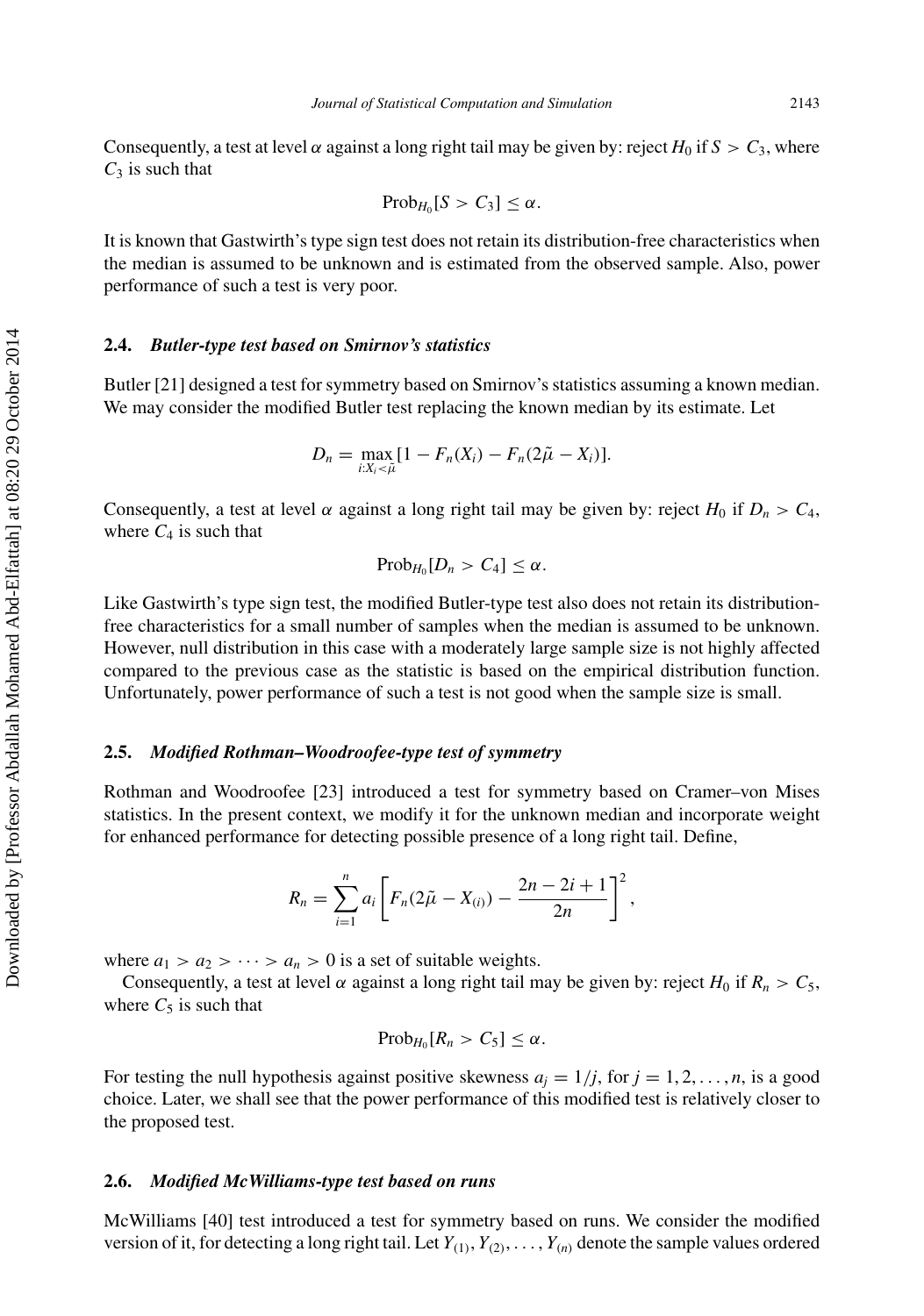#### 2144 *A. Mukherjee* et al.

from smallest to largest according to absolute value of  $X_{(i)} - \tilde{\mu}$  (signs are retained), and let  $S_1, S_2, \ldots, S_n$  denote indicator variables designating the signs of the  $Y_{(i)}$  values such that

$$
S_i = \begin{cases} 1 & \text{if } Y_{(i)} > 0, \\ 0 & \text{otherwise.} \end{cases}
$$

The statistic used for testing symmetry is simply  $R^*$ , the number of successive runs of 1 in the {*Si*} sequence. As in McWilliams [\[40\]](#page-18-0) *R*<sup>∗</sup> can also be expressed as

$$
R^* = I_2 + I_3 + \cdots + I_n,
$$

where

$$
I_k = \begin{cases} 1 & \text{if } S_k = S_{k-1} = 1, \\ 0 & \text{otherwise.} \end{cases}
$$

We reject the null hypothesis  $H_0$  at level  $\alpha$  against a long right tail iff  $R^* > C_6$ , where  $C_6$  is such that

 $Prob_{H_0}[R^* > C_6] \leq \alpha$ .

The performance of this test is also not very encouraging compared to the proposed test.

It is seen that most of the classical tests are robust against two-sided alternatives for a large sample. Some of the tests are even robust for a one-sided alternative when the sample size is large. In most of the cases, however, determination of cut-off points at a given level is not easy unless a large sample approximation is considered. Moreover, there are no unique best tests for detecting symmetry of a bell-shaped population against a long right tail specially when numbers of observations are not so large and the population median is unknown. With this background, we introduce a rule of thumb in the next section, which will fill the gap.

#### **3. An ad hoc test based on exceedances and image point of first-order statistics**

Let  $X_1, X_2, \ldots, X_n$  be the random sample of size *n* from *F*. Suppose that the corresponding order statistics are  $X_{(1)} < X_{(2)} < \cdots < X_{(n)}$  and define the observed (sample) median by  $\tilde{\mu}$ . Recall that under  $H_0$ ,  $(\tilde{\mu} - X_{(1)})$  and  $(X_{(n)} - \tilde{\mu})$  are expected to be nearly equal. In other words, we can argue that under  $H_0$ ,  $X_{(n)}$  will lie in the vicinity of  $(2\tilde{\mu} - X_{(1)})$ . On the other hand, if there exists a long right tail, one can expect that  $X_{(n)}$ , along with few more higher-order statistics, will exceed  $(2\tilde{\mu} - X_{(1)})$ . Let  $x_{(j)}$  be the observed value of the order statistics  $X_{(j)}$ ,  $j = 1, 2, \ldots, n$ . Then, we can frame the decision rule at a given level  $\alpha$  as: Reject  $H_0$  if  $x_{(t)} > 2\tilde{\mu} - x_{(1)}$ , where *t* is such that

$$
\max_{[(n+1)/2] < t \le n} \text{Prob}_{H_0}[X_{(t)} > 2\tilde{\mu} - X_{(1)}] \le \alpha
$$

where [·] denotes the largest integer contained in it. Clearly, the proposed test may be looked upon as an exceedance-type test for symmetry. An exceedance statistic is nothing but the reverse of more well-known precedence statistics. The precedence-type test for the location parameter was introduced by Nelson [\[51](#page-19-0)] and was subsequently explored by many researchers in the past five decades. In this context, interested readers may see Balakrishnan and Ng [\[52](#page-19-0)] for a detailed discussion on precedence*/*exceedance tests for location shift.

# **3.1.** *Justification for large n*

Define  $\mathcal F$  as a class of absolutely continuous distribution  $F$  having continuous derivative of first order with  $dF(x) = f(x) dx$ , where *f* is the probability density function. Further, assume that *f*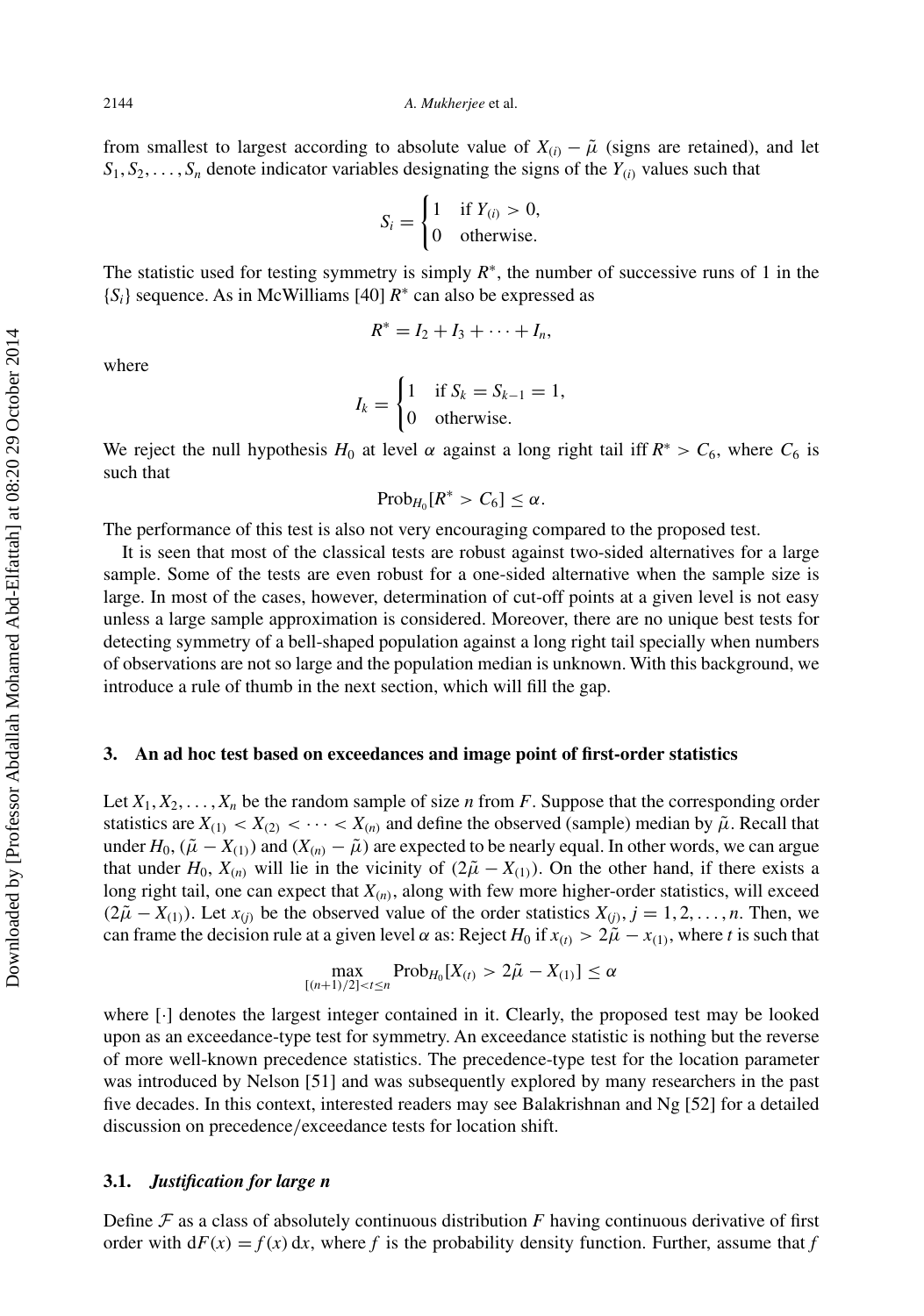has a high order of contact at the extremes (diminishing tails of bell-shaped curves) in support of *F*, in the sense that

$$
\lim_{n \to \infty} \sup_{X_{(1)} - 2|\mu - \tilde{\mu}| < x < X_{(1)} + 2|\mu - \tilde{\mu}|} \sqrt{n} f(x) = 0. \tag{2}
$$

The assumption is plausible for a wide range of bell-shaped distributions with high order of contact at the tails.

*Result 3.1* For any absolutely continuous distribution  $F$  in  $\mathcal F$  and for moderately large sample size  $n \geq N$ , suppose ad hoc order statistics  $X_{(t)}$  ensures a nominal level of significance  $\alpha \in [0, 1)$ . Then, *t* can be approximated by  $[n(\alpha^{1/n})]$ , where [*q*] is the largest integer contained in *q*.

*Proof* Note that,  $\alpha = \text{Prob}_{H_0}[X_{(t)} > 2\tilde{\mu} - X_{(1)}] = \text{Prob}_{H_0}[F_n(X_{(t)}) > F_n(2\tilde{\mu} - X_{(1)})]$ , where  $F_n$ stands for the empirical distribution function corresponding to *X* and therefore  $F_n(X_{(i)}) = t/n$ . Further, as  $F_n$  converges to  $F$  in probability, we have,

$$
\alpha = \text{Prob}_{H_0}[F_n(X_{(t)}) > F_n(2\tilde{\mu} - X_{(1)})] \xrightarrow{D} \text{Prob}_{H_0}\left[F(2\tilde{\mu} - X_{(1)}) < \frac{t}{n}\right].\tag{3}
$$

By symmetry of *F* under  $H_0$ , we have R.H.S. of Equation (3) =  $\text{Prob}_{H_0}[F(2(\mu - \tilde{\mu}) + X_{(1)})$  > 1 − *t/n*]. Since first-order derivative of *F* exists, for some *ξ* such that

$$
\min(X_{(1)}, 2(\mu - \tilde{\mu}) + X_{(1)}) < \xi < \max(X_{(1)}, 2(\mu - \tilde{\mu}) + X_{(1)}),
$$

applying mean value theorem, we get

$$
F(2(\mu - \tilde{\mu}) + X_{(1)}) = F(X_{(1)}) + 2(\mu - \tilde{\mu})f(\xi).
$$

Note that sample median  $(\tilde{\mu})$  is always a consistent estimator of population median  $(\mu)$  and therefore  $(\mu - \tilde{\mu})$  tends to 0 in probability, while from Equation (2) we see  $(\xi) = o(1/\sqrt{n})$ . Combining the above arguments along with Equation (2) we get, for large *n*,

$$
\alpha = \text{Prob}_{H_0} \left[ F(X_{(1)}) + 2(\mu - \tilde{\mu}) f(\xi X_{(1)}) > 1 - \frac{t}{n} \right] \approx \text{Prob}_{H_0} \left[ F(X_{(1)}) > 1 - \frac{t}{n} \right] = \left( \frac{t}{n} \right)^n.
$$

Hence, the result follows.

It is interesting to note that intensive computation shows when  $\alpha = 0.05$ ,  $t = n - 3$  for all  $n > 3$ . We check computationally that the level condition is fairly accurate for all  $n = 4, 5, \ldots$ , at least up to  $10<sup>6</sup>$ . Therefore, for most of the practical purposes where sample size lies between  $4$ and 10<sup>6</sup>, we can reject *H*<sub>0</sub> at 5% level of significance if  $X_{(n-3)} > 2\tilde{\mu} - X_{(1)}$ .

Similarly, we see that when  $\alpha = 0.01$ ,  $t = n - 4$  for  $n = 5, 6, \ldots, 15$ , and  $t = n - 5$  for  $n > 15$ . This makes the decision rule as simple as a rule of thumb. Not only so, the rule can be applied even if the sample size is as small as 10. Further discussions on computational results are provided in Section 5.

#### **3.2.** *Unbiassedness*

Note that under a long right tail, essentially,

$$
\mathrm{Prob}_{H_0}\left[F(2\tilde{\mu}-X_{(1)}) < \frac{t}{n}\right] < \mathrm{Prob}_{H_0}\left[1 - F(2(\mu-\tilde{\mu}) + X_{(1)}) < \frac{t}{n}\right].
$$

Therefore, following a similar logic as in the proof of Result 3.1 we can conclude that the proposed test is unbiased for testing symmetry against a long right tail.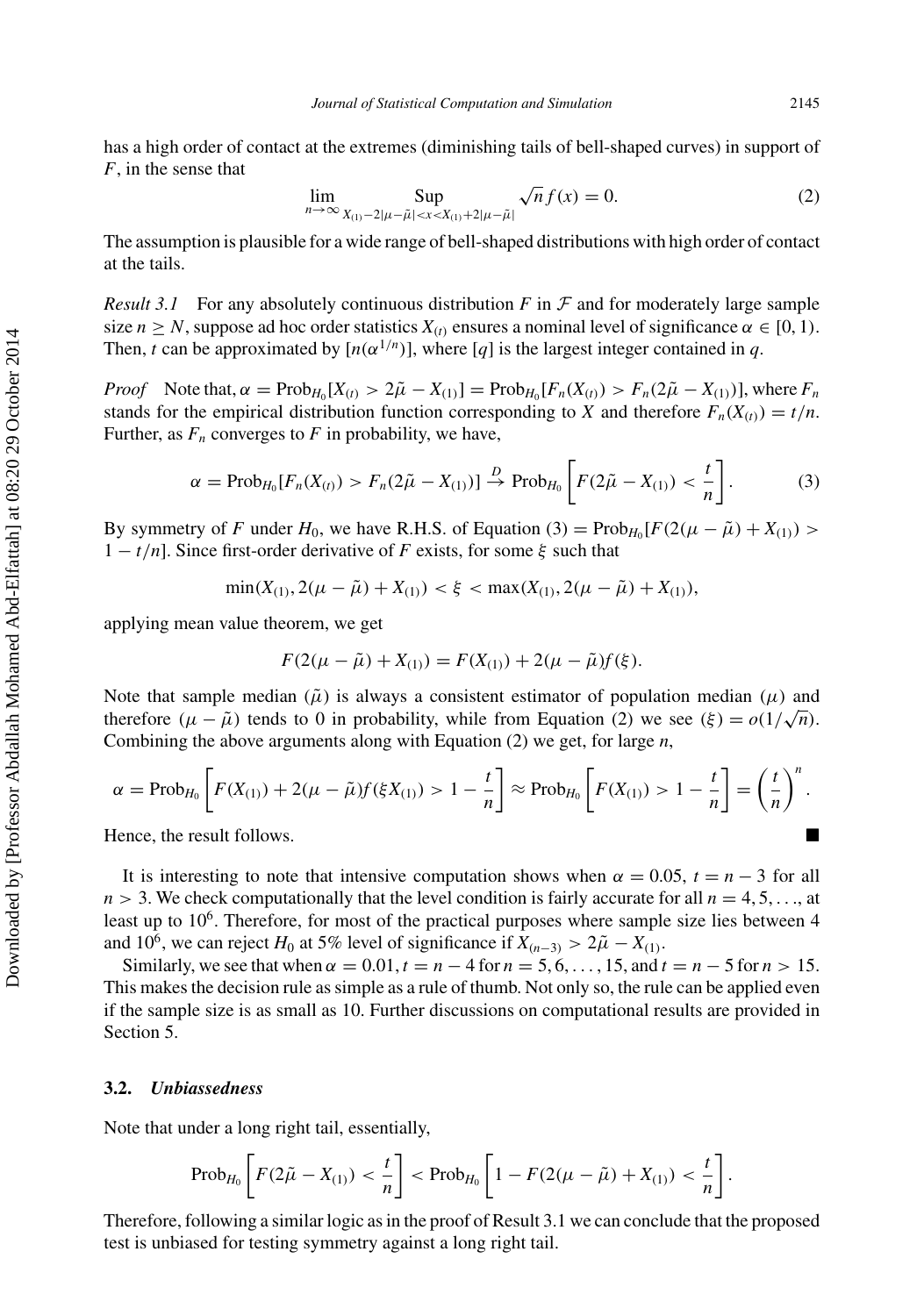### **3.3.** *Dealing with ties in practice*

The probability of a tie when observations are recorded from an absolute continuous population is essentially zero. Nevertheless, owing to the limitations of measuring instruments often observations are recorded with a pre-fixed number of decimal places. This may give rise to a few ties in practice. Note that the test only counts the number of exceedances over  $2\tilde{\mu} - X_{(1)}$  and checks whether  $X_{(t)}$  exceeds  $2\tilde{\mu} - X_{(1)}$  or not. Clearly, the proposed test will remain unaffected if there are ties in places other than either  $X_{(1)}$  or  $X_{(i)}$ . If there exists more than one minimum, we should, without loss of generality, consider the common minimum of the observations as observed  $X_{(1)}$ . This assumption will not affect the number of exceedances over  $2\tilde{\mu} - X_{(1)}$  Similarly, if there are *k* tied observations that exceed  $X_{(r)}$ , and  $r < t \le r + k$ , we may assign  $X_{(r+1)} = X_{(r+2)} = \cdots = X_{(r+k)}$ and determine  $X_{(t)}$  accordingly. We shall only compare  $X_{(t)}$  with  $2\tilde{\mu} - X_{(1)}$ , and naturally if  $X_{(t-1)} = X_{(t)}$  or  $X_{(t)} = X_{(t+1)}$ , ties will not influence the decision. Therefore, the performance of the proposed test will remain unaffected in the presence of ties.

#### **3.4.** *Right tail weight quotient*

A simple measure of the right tail weight may be given by the right tail weight quotient (RTWQ). We may define RTWQ as the proportion of observations that exceeds  $(2\tilde{\mu} - X_{(1)})$ . A very high median of arsenic contamination along with very high RTWQ indicates that groundwater should be strictly avoided for drinking without proper filtration. It is easy to see that the efficacy of the measure depends on the power performance of the proposed test. One can draw an analogy between RTWQ with the *p*-value traditional tests; of course they are not the same. Since the proposed test is ad hoc and finding actual *p*-value is not possible, RTWQ can be used instead.

# **4. Numerical results based on Monte-Carlo simulation**

In this section, we present numerical results based on the Monte-Carlo simulation.We first examine the exact performance of the proposed test (rule of thumb) for symmetry against a long right tail based on Monte-Carlo simulations using R.2.15.0 software. We compute the nominal level (Level Actually Attained) at 5% level of significance of the proposed test based on exceedance and image point of first-order statistic for various symmetric bell-shaped distributions for different sample sizes *n*. We consider *n* as 20 and 30 to investigate situations under small sample size, choose *n* as 50 to examine performances under moderate sample size and finally take *n* as 100 and 200 to study the performance of the proposed rule under larger sample size. Additionally, the performance under very large sample size is studied taking *n* as 500. In the class of symmetric bell-shaped distributions, we consider the standard normal model as the representative of thintailed distribution, standard Laplace and *t* distribution with 5 degrees of freedom (d.f.) as slightly heavier-tailed distribution, standard logistic model as moderately heavier-tailed distribution and standard Cauchy model as a very thick-tailed distribution. As all these models have unbounded support, we also consider the beta distribution of the first kind with both parameters as 5 as the representative of symmetric bell-shaped distributions with bounded support. In each case, 50,000 replicates of the Monte-Carlo study have been performed. Detailed results are presented in Section 4.1.

In the same subsection, we also examine the power performance of the proposed tests. Power performances of the proposed rule are studied for different sample sizes as before. To this end, we consider a class of distributions which are bell shaped but have a long right tail, namely, Gamma (shape  $= \alpha_1$ , scale  $= 1$ ), for 3 combinations of  $\alpha_1 = 1.0, 5.0$  and 0.5; Lognormal $(0, \alpha_2)$  for 3 combinations of  $\alpha_2 = 1.0, 5.0$  and 0.5; chi-square with 3 d.f.; chi-square with 5 d.f.; Beta(1,3);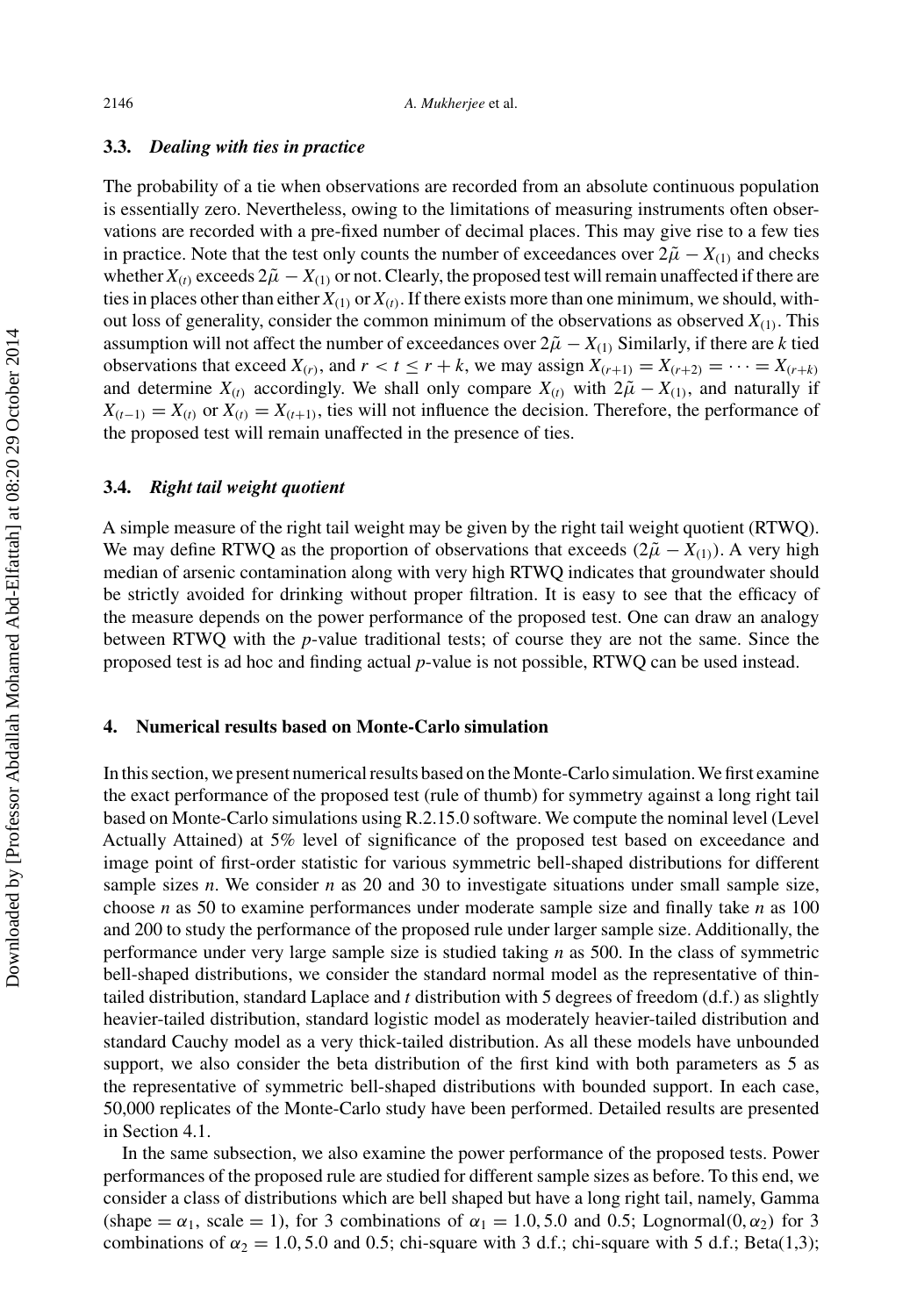Beta(2,5); Weibull(0,5,1) and Weibull(2,1). Such a set of distributions covers a wide range of very small to large positive skewness and different types of Kurtosis and forms a nice representive of various possible alternative models.

In Section 4.2, we compute the nominal level (Level Actually Attained) at 5% level of significance of the competitive tests described under Sections 2.1–2.6. To this end, we consider the same set of symmetric bell-shaped distributions that are used for computing level actually attained by the proposed test and for the same set of values of sample size *n* used earlier except  $n = 500$ . At  $n = 500$  large sample results hold for almost all the tests and therefore such a very high value of *n* is not of much interest. The study divulges some limitations of the classical test procedures.

Finally, in Section 4.3, we compare the power performance of the proposed test along with the classical test procedures described under Sections 2.1–2.6. For comparison purposes, we consider  $n = 20$  to represent small sample size,  $n = 50$  to represent moderate sample size and  $n = 100$  to characterize larger sample size. For comparative power study, we choose the same set of bell-shaped right-tailed distributions as before.

# **4.1.** *Exact performance of the proposed test*

In this subsection, we examine the exact performance of the proposed test (rule of thumb) for symmetry against a long right tail based on Monte-Carlo simulations. Results based on 50,000 replicates of the Monte-Carlo study are summarized in Table 1. Table 1 shows that the ad hoc test meets the level condition nicely in almost all cases. Only negligible upward biases are found with Beta(5,5) for a certain *n*. Note that Beta(1,1) is uniform and is not unimodal and bell shaped. Beta(2,2) is unimodal, bell shaped but order of contact at the tails is reasonably poor. Beta(5,5) displays only a moderate order of contact at the tails and therefore marginally overestimates the type-I error. Simulation results in Table 1 clearly show that in every case where the distribution is unimodal bell-shaped with reasonably high order of contact at the tails ad hoc test satisfies the level condition. It is worth mentioning that for Normal, Cauchy, Logistic and Laplace distributions, level actually attained depends on the sample size but not on the parameters. This is because tail behaviour of those models is not parameter specific. On the other hand, for the *t* and Beta distributions where tail behaviour changes with parameter, the level actually attained also varies. We omit the detail for brevity.

Subsequently, we examine the power performances of the proposed test under various representative alternative bell-shaped distributions with the right tail described before. We present the numerical results in Table [2.](#page-12-0) From Table [2,](#page-12-0) we observe that the proposed test is highly consistent and displays very good power performance even with  $n \ge 20$ . We see that with  $n \ge 100$ , in almost all cases, the powers are close to unity except for the gamma distribution where  $\alpha_1 = 5$ and Weibull $(2,1)$ . Note that with an increase in the shape parameter, a gamma distribution tends to become more and more symmetric and therefore such a finding is reasonable. Similarly, the right tail of Weibull(2,1) is very short compared to Weibull(0.5, 1). Nevertheless with  $n \ge 200$ , perfect detection is almost assured for a large class of alternatives.

Table 1. Nominal level (level actually attained) at 5% level of significance of the proposed test.

| n              | 20    | 30    | 50    | 100   | 200   | 500   |
|----------------|-------|-------|-------|-------|-------|-------|
| Normal(0,1)    | 0.027 | 0.036 | 0.038 | 0.040 | 0.037 | 0.035 |
| t(5)           | 0.019 | 0.027 | 0.029 | 0.030 | 0.031 | 0.031 |
| Cauchy $(0,1)$ | 0.016 | 0.024 | 0.029 | 0.031 | 0.030 | 0.032 |
| Logistic(0,1)  | 0.021 | 0.026 | 0.029 | 0.031 | 0.031 | 0.031 |
| Laplace(0,1)   | 0.015 | 0.021 | 0.025 | 0.027 | 0.028 | 0.030 |
| Beta(5.5)      | 0.036 | 0.047 | 0.054 | 0.055 | 0.053 | 0.049 |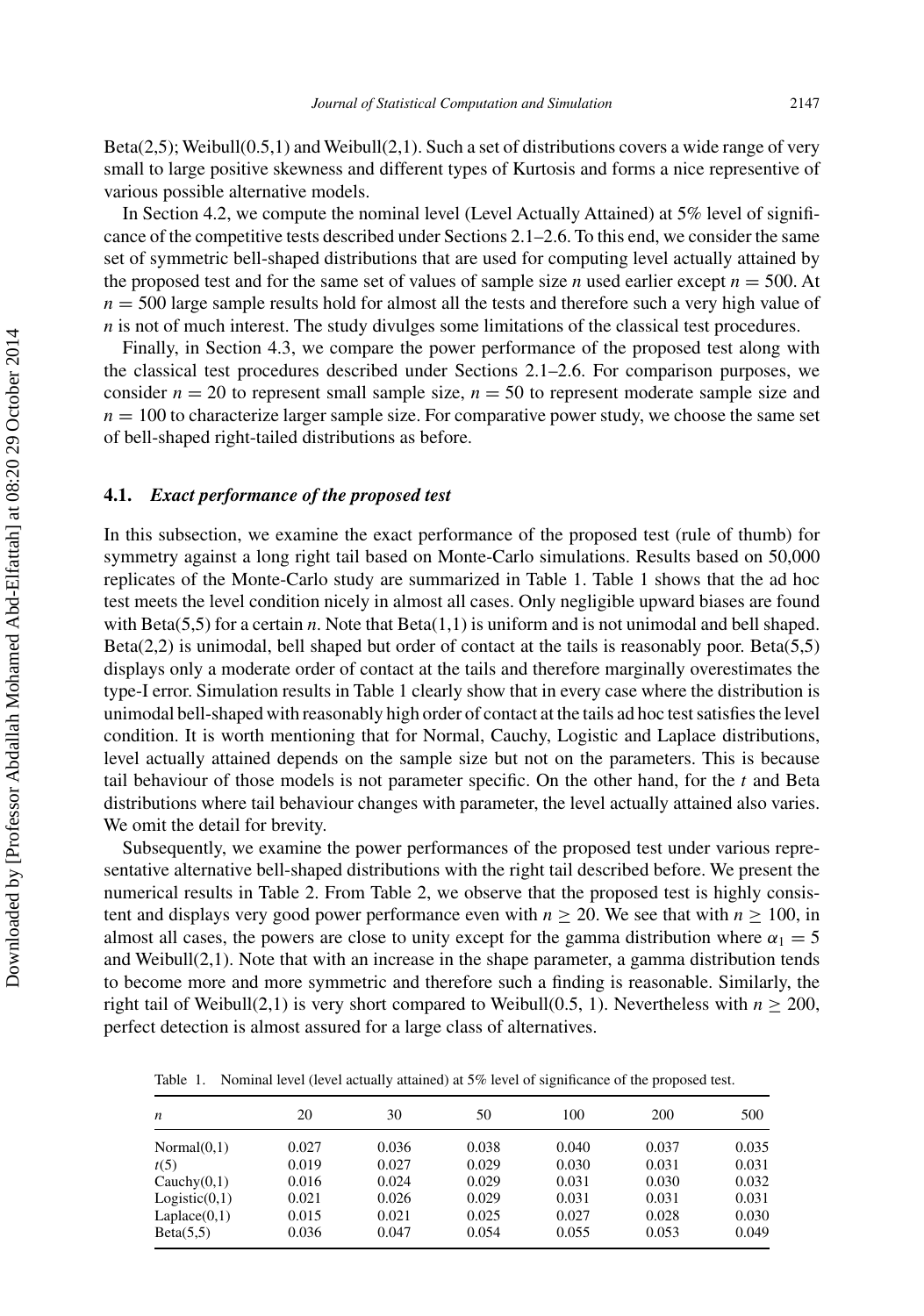| $\boldsymbol{n}$ | 20    | 30    | 50    | 100   | 200   | 500 |
|------------------|-------|-------|-------|-------|-------|-----|
| Gamma(1,1)       | 0.604 | 0.904 | 0.997 |       |       |     |
| Gamma(5,1)       | 0.142 | 0.297 | 0.572 | 0.914 | 0.998 |     |
| Gamma(0.5,1)     | 0.872 | 0.993 |       |       |       |     |
| Lognormal(0,1)   | 0.669 | 0.945 | 0.999 |       |       |     |
| Lognormal(0,2)   | 0.955 | 0.999 |       |       |       |     |
| Lognormal(0,0.5) | 0.260 | 0.547 | 0.873 | 0.997 |       |     |
| $chi-square(3)$  | 0.427 | 0.767 | 0.978 |       |       |     |
| $chi-square(5)$  | 0.263 | 0.538 | 0.868 | 0.998 |       |     |
| Beta(1,3)        | 0.425 | 0.739 | 0.963 |       |       |     |
| Beta(2,5)        | 0.170 | 0.345 | 0.632 | 0.946 | 0.999 |     |
| Weibull(0.5,1)   | 0.954 | 0.999 |       |       |       |     |
| Weibull $(2,1)$  | 0.126 | 0.254 | 0.501 | 0.870 | 0.996 |     |

<span id="page-12-0"></span>Table 2. Power performance of the proposed test at the 5% level under various alternatives.

#### **4.2.** *A limitation of the competitive tests*

In this subsection, we study the nominal levels of the competitive tests described under Sections 2.1–2.6 based on Monte-Carlo simulations. In Section 2, we mention that some of the modified tests, like Modified Gastwirth or Modified Butler-type tests do not retain their distribution-free characteristics when the median is assumed to be unknown and is estimated from the observed sample. This leads to a serious practical problem in implementation of those tests. We illustrate that problem with two examples.

Consider Randle's test statistic  $\hat{\eta}$  as described in Section 2.1. One can easily compute that

$$
Prob_{H_0}[\hat{\eta} > 0.066 \mid X \sim \text{Normal}(0, 1), n = 20] \approx 0.049.
$$

It is well known that the standard normal distribution is perfectly symmetric and bell shaped. Therefore, when  $n = 20$ , one may think of using 0.066 as a cut-off point at 5% level of significance to test null hypothesis of symmetric and bell-shaped characteristics against a long right tail. However, we see that

$$
Prob_{H_0}[\hat{\eta} > 0.066 \mid X \sim Cauchy(0, 1), n = 20] \approx 0.168.
$$

That is, even though standard Cauchy is symmetric and bell shaped in nature, Randle's test will reject true null hypothesis in approximately 16.8% cases. In other words, the test no longer ensures the 5% level of significance if we choose the cut point obtained using standard normal distribution. Clearly,  $\hat{\eta}$  is not exhibiting distribution-free characteristics for small samples. In fact, tail behaviour of *η*ˆ depends on the parent distribution of sample observations free even for moderately large sample size. Table [3](#page-13-0) displays the differences in level actually attained in Randle's type test if the cut-off point  $C_1$  is determined using a standard Cauchy distribution and a Beta(2,2) distribution.

Further, consider Antille's test statistic *V* as described in Section 2.2. One can easily see that

$$
Prob_{H_0}[V > 8 \mid X \sim Laplace(0, 1), n = 200] \approx 0.050.
$$

The standard Laplace distribution is perfectly symmetric and bell shaped. Therefore, when  $n =$ 200, one consider 8 as a cut-off point at 5% level of significance to test null hypothesis of symmetric and bell-shaped characteristics against a long right tail. However, we see that

$$
Prob_{H_0}[V > 8 \mid X \sim Cauchy(0, 1), n = 200] \approx 0.127.
$$

That is, Antille's type test will reject true null hypothesis in approximately 12.7% cases even with 200 available samples. Clearly, *V* does not exhibit distribution-free characteristics even for larger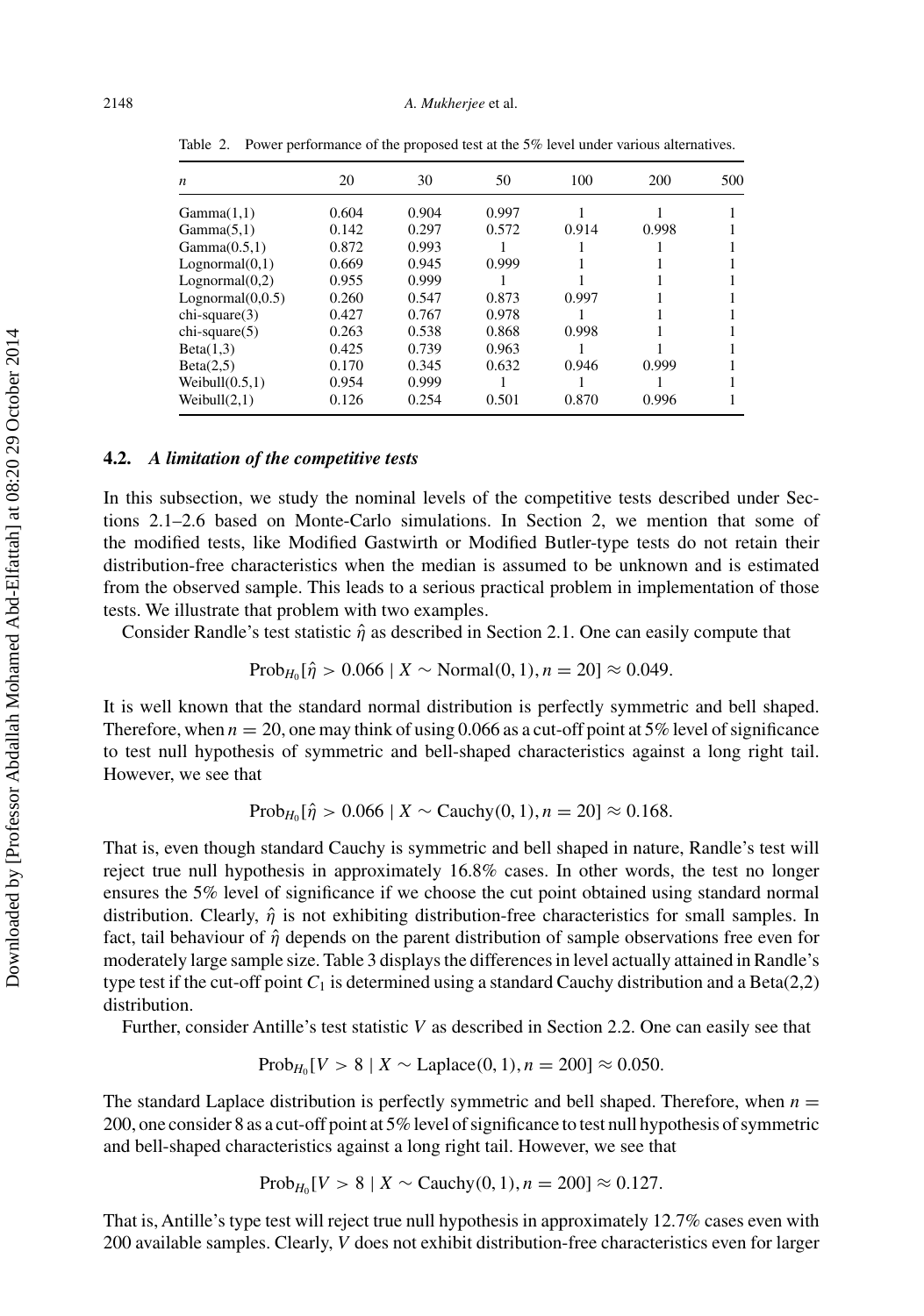| Cut-off points based on $Cauchy(0,1)$ |       |       |       |       |       | Cut-off points based on $Beta(2,2)$ |       |       |       |       |  |
|---------------------------------------|-------|-------|-------|-------|-------|-------------------------------------|-------|-------|-------|-------|--|
| n                                     | 20    | 30    | 50    | 100   | 200   | 20                                  | 30    | 50    | 100   | 200   |  |
| Cut off                               | 0.116 | 0.090 | 0.067 | 0.051 | 0.032 | 0.066                               | 0.051 | 0.039 | 0.026 | 0.019 |  |
| Normal(0,1)                           | 0.003 | 0.004 | 0.002 | 0.0   | 0.004 | 0.049                               | 0.055 | 0.052 | 0.060 | 0.074 |  |
| t(5)                                  | 0.003 | 0.005 | 0.008 | 0.001 | 0.013 | 0.086                               | 0.074 | 0.078 | 0.079 | 0.108 |  |
| Cauchy(0,1)                           | 0.038 | 0.045 | 0.043 | 0.033 | 0.046 | 0.168                               | 0.165 | 0.175 | 0.200 | 0.193 |  |
| Logistic(0,1)                         | 0.004 | 0.002 | 0.003 | 0.001 | 0.002 | 0.070                               | 0.068 | 0.067 | 0.079 | 0.106 |  |
| Laplace(0,1)                          | 0.007 | 0.008 | 0.006 | 0.004 | 0.006 | 0.085                               | 0.094 | 0.079 | 0.084 | 0.111 |  |
| Beta(5.5)                             | 0.001 | 0.001 | 0.001 | 0.001 | 0     | 0.051                               | 0.051 | 0.041 | 0.047 | 0.060 |  |

<span id="page-13-0"></span>Table 3. Level actually attained at the 5% cut-off point for adaptive Randle-type test.

sample sizes. Table [4](#page-14-0) displays the differences in level actually attained for Antille's type test if the cut-off point *C*<sup>2</sup> is determined using a standard Cauchy distribution and a Beta(2,2) distribution.

The above examples indicate that the value of the cut-off points  $C_i$ ,  $i = 1(1)6$  may be different even for the same *n* depending on the underlying model in  $F$ . Certainly, this is not desirable for testing symmetry and bell-shaped nature of a distribution. However, as a remedial measure, one may consider,

$$
C_i^*(\alpha) = \max_{F \in \mathcal{F}} C_i(\alpha).
$$

It is therefore possible to determine  $C_i^*(\alpha)$  for a given class of  $F \in \mathcal{F}$ . Such adaptation will give rise to an adaptive Gastwirth's sign test or adaptive Butler-type test etc. We have seen through a large-scale simulation study that  $C_i^*(0.05)$  [the cut-off points at a nominal level of 5%] is same as the  $C_i(0.05)$  determined on the basis of Beta(2,2) distribution. This is true for all four tests except for Randle's triplet type test and Antille's type test based on spacing (i.e. for,  $i = 3, 4, 5$ ) and 6). Such cut-off points along with the level actually attained under various symmetric and bell-shaped models for the tests described in Sections 2.3–2.6 are presented in Table [5.](#page-14-0)

From Table 3. we see that Randle's type test satisfies level conditions when *C*<sup>∗</sup> <sup>1</sup> *(*0.05*)*is obtained with respect to the heavy-tailed standard Cauchy model. However, the similar cut-off points return very low values of level actually attained in the case of other distributions. On the other hand, if cutoff points are obtained on the basis of a Beta(2,2) distribution, we see that levels actually attained are much more than the specified level 0.05 in the case of very heavy-tailed Cauchy models or moderately heavy-tailed Laplace, logistic or *t*-distributions with lower d.f. Therefore, more serious type-I error creeps in. Similar findings for Antille's type test can be seen in the details of Table [4.](#page-14-0) However, in this case, the cut-off points based on the Beta(2,2) model shows that Antille's type test-based spacing has better control over type-I error except for very heavy-tailed Cauchy distribution.

#### **4.3.** *Power comparison*

In this subsection, we investigate the power performances of the six modified or adaptive type tests presented in Sections 2.1–2.6 and compare them with the proposed test. Power performances of the proposed rule are studied for different sample sizes as in Section 4.1. As before, we consider 50,000 replicates of the Monte-Carlo simulation. It is worth mentioning that such a high number of replicates of Monte-Carlo experiment give very stable results.

Table [6](#page-14-0) displays the differences in Power in Randle's type test if the cut-off point  $C_1$  is determined using a standard Cauchy distribution and a Beta(2,2) distribution. Certainly, when  $C_1$  is based on a Beta(2,2) distribution power performance of the test is exceptionally good. Nevertheless, those cut-off points can return very high type-I error and have to be avoided in practice. Power of the test drops significantly when we use cut-off points based on a standard Cauchy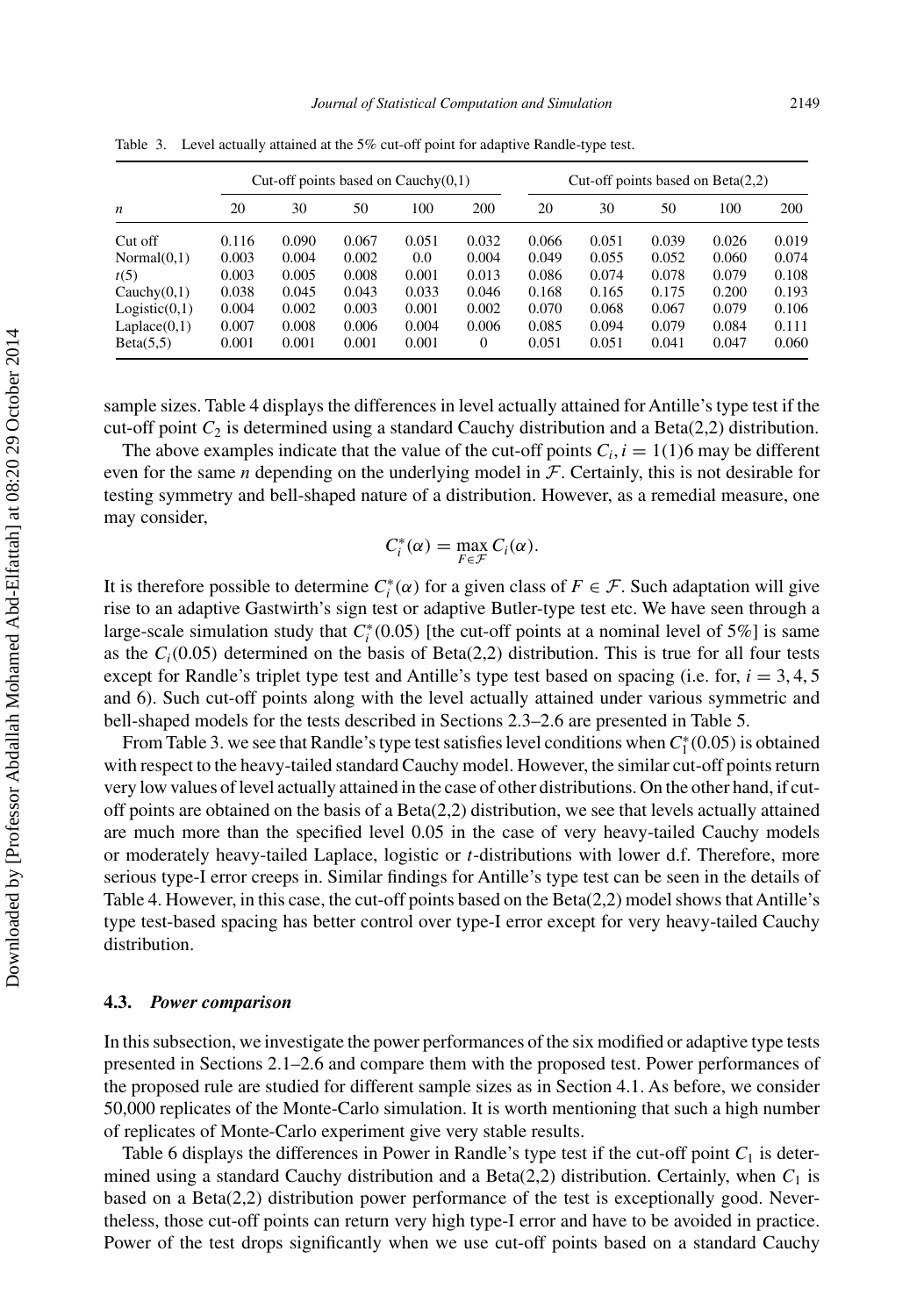<span id="page-14-0"></span>Table 4. Level actually attained at the 5% cut-off point for adaptive Antille–Kersting–Ekström–Jammalamadakatype test.

|                  |       |       | Cut-off points based on $Cauchy(0,1)$ |       |       | Cut-off points based on $Beta(2,2)$ |       |       |       |       |
|------------------|-------|-------|---------------------------------------|-------|-------|-------------------------------------|-------|-------|-------|-------|
| $\boldsymbol{n}$ | 20    | 30    | 50                                    | 100   | 200   | 20                                  | 30    | 50    | 100   | 200   |
| Cut off          | 3     | 4.5   | 5.5                                   | 8     | 12    | 3                                   | 3.5   | 4.5   | 6     | 8     |
| Normal(0,1)      | 0.015 | 0.004 | 0.007                                 | 0.006 | 0.005 | 0.015                               | 0.023 | 0.024 | 0.033 | 0.043 |
| t(5)             | 0.018 | 0.006 | 0.010                                 | 0.009 | 0.008 | 0.018                               | 0.027 | 0.029 | 0.040 | 0.051 |
| Cauchy $(0,1)$   | 0.047 | 0.025 | 0.042                                 | 0.045 | 0.042 | 0.047                               | 0.069 | 0.083 | 0.107 | 0.128 |
| Logistic(0,1)    | 0.017 | 0.005 | 0.010                                 | 0.008 | 0.006 | 0.017                               | 0.024 | 0.027 | 0.037 | 0.047 |
| Laplace(0,1)     | 0.020 | 0.006 | 0.011                                 | 0.011 | 0.007 | 0.020                               | 0.028 | 0.032 | 0.043 | 0.050 |
| Beta(5.5)        | 0.013 | 0.004 | 0.007                                 | 0.007 | 0.004 | 0.013                               | 0.021 | 0.023 | 0.031 | 0.040 |

Table 5. Level actually attained at the 5% cut-off point.

| n              | 20    | 30                                    | 50    | 100   | 200   | 20                            | 30    | 50                        | 100   | 200   |
|----------------|-------|---------------------------------------|-------|-------|-------|-------------------------------|-------|---------------------------|-------|-------|
|                |       | Adaptive Gastwirth's type sign test   |       |       |       |                               |       | Adaptive Butler-type test |       |       |
| Cut off        | 9     | 14                                    | 24    | 49    | 98    | 0.200                         | 0.200 | 0.180                     | 0.130 | 0.095 |
| Normal(0,1)    | 0.034 | 0.026                                 | 0.017 | 0.010 | 0.023 | 0.032                         | 0.020 | 0.032                     | 0.025 | 0.026 |
| t(5)           | 0.028 | 0.021                                 | 0.012 | 0.007 | 0.017 | 0.027                         | 0.016 | 0.024                     | 0.018 | 0.021 |
| Cauchy $(0,1)$ | 0.021 | 0.015                                 | 0.010 | 0.004 | 0.011 | 0.017                         | 0.010 | 0.016                     | 0.010 | 0.014 |
| Logistic(0,1)  | 0.032 | 0.021                                 | 0.013 | 0.007 | 0.020 | 0.027                         | 0.016 | 0.025                     | 0.018 | 0.023 |
| Laplace(0,1)   | 0.026 | 0.017                                 | 0.009 | 0.005 | 0.012 | 0.017                         | 0.011 | 0.016                     | 0.010 | 0.012 |
| Beta(5.5)      | 0.034 | 0.025                                 | 0.019 | 0.010 | 0.031 | 0.038                         | 0.025 | 0.036                     | 0.029 | 0.034 |
|                |       | Adaptive Rothman–Woodroofee-type test |       |       |       | Modified McWilliams-type test |       |                           |       |       |
| Cut off        | 0.110 | 0.087                                 | 0.062 | 0.034 | 0.018 | 6                             | 9     | 15                        | 29    | 56    |
| Normal(0,1)    | 0.026 | 0.023                                 | 0.019 | 0.015 | 0.013 | 0.020                         | 0.020 | 0.017                     | 0.019 | 0.019 |
| t(5)           | 0.018 | 0.015                                 | 0.011 | 0.008 | 0.006 | 0.016                         | 0.020 | 0.015                     | 0.016 | 0.022 |
| Cauchy $(0,1)$ | 0.013 | 0.010                                 | 0.006 | 0.004 | 0.003 | 0.014                         | 0.018 | 0.014                     | 0.016 | 0.020 |
| Logistic(0,1)  | 0.019 | 0.016                                 | 0.011 | 0.008 | 0.007 | 0.017                         | 0.020 | 0.015                     | 0.019 | 0.020 |
| Laplace(0,1)   | 0.012 | 0.009                                 | 0.006 | 0.003 | 0.003 | 0.015                         | 0.015 | 0.013                     | 0.016 | 0.018 |
| Beta(5.5)      | 0.031 | 0.030                                 | 0.025 | 0.022 | 0.019 | 0.022                         | 0.024 | 0.022                     | 0.020 | 0.022 |

Table 6. Power performance under various alternatives for adaptive Randle-type test based on 5% cut-off points.

|                   |       |       |       | Cut-off points based on $Cauchy(0,1)$ |       | Cut-off points based on $Beta(2,2)$ |       |       |       |       |  |
|-------------------|-------|-------|-------|---------------------------------------|-------|-------------------------------------|-------|-------|-------|-------|--|
| n                 | 20    | 30    | 50    | 100                                   | 200   | 20                                  | 30    | 50    | 100   | 200   |  |
| Gamma(1.1)        | 0.484 | 0.803 | 0.980 | 1.000                                 | 1.000 | 0.879                               | 0.974 | 0.999 | 1.000 | 1.000 |  |
| Gamma(5,1)        | 0.031 | 0.075 | 0.222 | 0.472                                 | 0.934 | 0.340                               | 0.512 | 0.681 | 0.926 | 0.998 |  |
| Gamma(0.5,1)      | 0.867 | 0.984 | 0.999 |                                       |       | 0.986                               | 0.997 |       |       |       |  |
| Lognormal(0,1)    | 0.697 | 0.929 | 0.995 |                                       |       | 0.953                               | 0.995 | 0.999 |       |       |  |
| Lognormal(0,2)    | 0.983 |       |       |                                       |       | 0.999                               |       |       |       |       |  |
| Lognormal(0,0.5)  | 0.138 | 0.339 | 0.662 | 0.940                                 |       | 0.622                               | 0.798 | 0.936 | 0.998 |       |  |
| $chi-square(3)$   | 0.272 | 0.530 | 0.869 | 0.991                                 |       | 0.766                               | 0.901 | 0.981 |       |       |  |
| $chi-square(5)$   | 0.104 | 0.261 | 0.566 | 0.896                                 |       | 0.580                               | 0.749 | 0.921 | 0.996 |       |  |
| Beta(1,3)         | 0.139 | 0.318 | 0.653 | 0.942                                 |       | 0.632                               | 0.794 | 0.941 |       |       |  |
| Beta(2,5)         | 0.017 | 0.054 | 0.162 | 0.343                                 | 0.892 | 0.325                               | 0.448 | 0.622 | 0.866 | 0.996 |  |
| Weibull $(0.5.1)$ | 0.980 |       |       |                                       |       | 0.998                               |       |       |       |       |  |
| Weibull $(2,1)$   | 0.014 | 0.039 | 0.095 | 0.214                                 | 0.743 | 0.256                               | 0.365 | 0.541 | 0.793 | 0.970 |  |

distribution. In Table [7,](#page-15-0) we compare the power performances of the proposed test and the six possible competitors for three different sample sizes. From Table [7,](#page-15-0) we see that the proposed test outperforms all the six other tests for moderate to large sample sizes. For smaller sample size, the proposed test outperforms five out of six other tests, except the Randle's triplet test which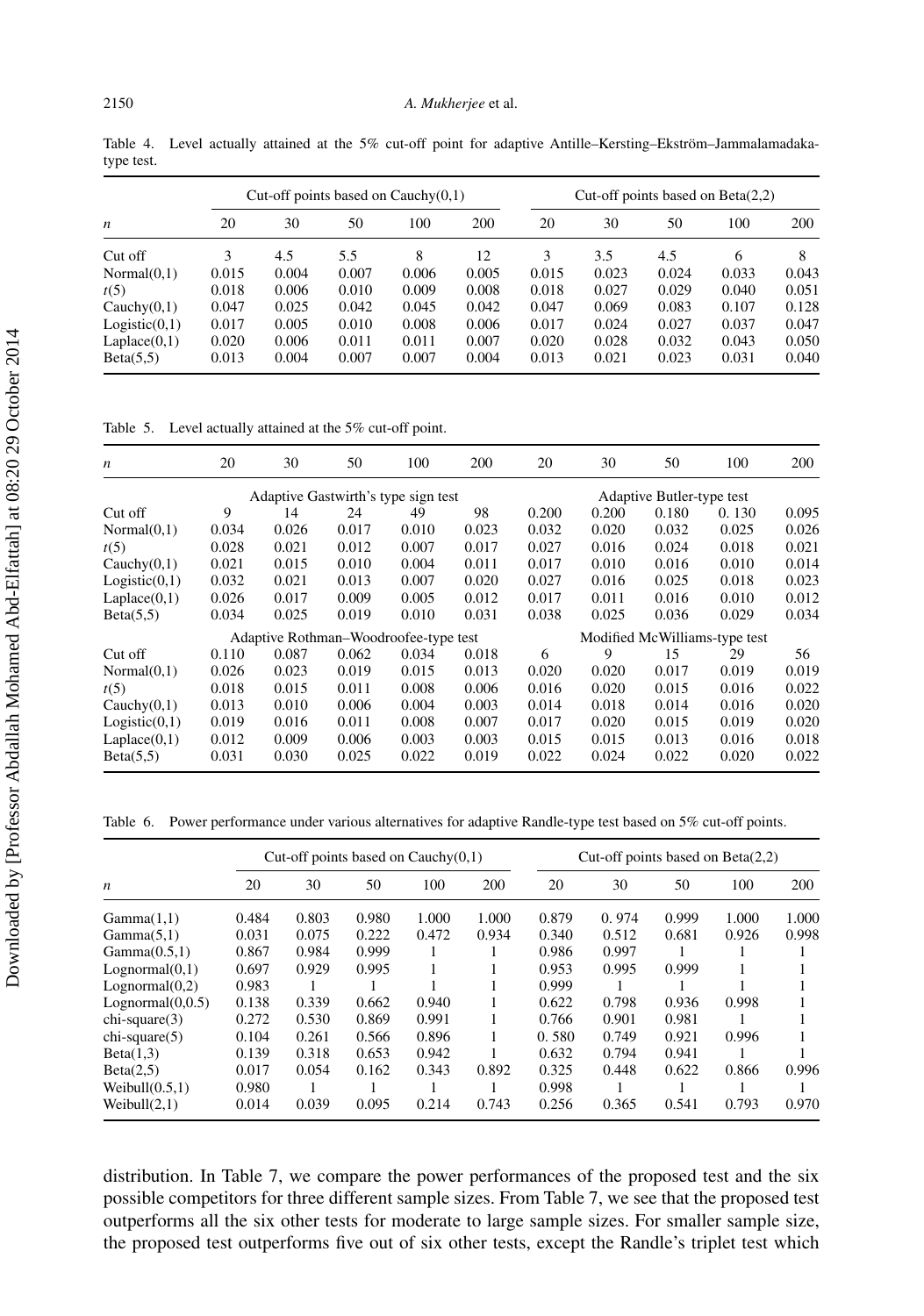| Distribution      | Proposed<br>test | Randle-<br>type<br>test | Antille-<br>Kersting-<br>type test | Gastwirth's<br>type<br>sign test | Butler-<br>type<br>test | Rothman-<br>Woodroofee-<br>type test | Modified<br>McWilliams-<br>type test |
|-------------------|------------------|-------------------------|------------------------------------|----------------------------------|-------------------------|--------------------------------------|--------------------------------------|
|                   |                  |                         |                                    | $n=20$                           |                         |                                      |                                      |
| Gamma(1,1)        | 0.604            | 0.484                   | 0.285                              | 0.092                            | 0.408                   | 0.429                                | 0.144                                |
| Gamma(5,1)        | 0.142            | 0.031                   | 0.071                              | 0.065                            | 0.097                   | 0.103                                | 0.024                                |
| Gamma(0.5,1)      | 0.872            | 0.867                   | 0.526                              | 0.108                            | 0.728                   | 0.734                                | 0.402                                |
| Lognormal(0,1)    | 0.669            | 0.697                   | 0.362                              | 0.104                            | 0.457                   | 0.487                                | 0.154                                |
| Lognormal(0,2)    | 0.955            | 0.983                   | 0.691                              | 0.125                            | 0.857                   | 0.862                                | 0.516                                |
| Lognormal(0,0.5)  | 0.260            | 0.138                   | 0.137                              | 0.076                            | 0.160                   | 0.180                                | 0.038                                |
| chi-square(3)     | 0.427            | 0.272                   | 0.192                              | 0.086                            | 0.265                   | 0.289                                | 0.080                                |
| chi-square(5)     | 0.263            | 0.104                   | 0.121                              | 0.076                            | 0.162                   | 0.179                                | 0.039                                |
| Beta(1,3)         | 0.425            | 0.139                   | 0.163                              | 0.078                            | 0.270                   | 0.293                                | 0.083                                |
| Beta(2,5)         | 0.170            | 0.017                   | 0.067                              | 0.065                            | 0.110                   | 0.119                                | 0.027                                |
| Weibull $(0.5,1)$ | 0.954            | 0.980                   | 0.684                              | 0.122                            | 0.865                   | 0.867                                | 0.571                                |
| Weibull $(2,1)$   | 0.126            | 0.014                   | 0.056                              | 0.062                            | 0.084                   | 0.092                                | 0.020                                |
|                   |                  |                         |                                    | $n = 50$                         |                         |                                      |                                      |
| Gamma(1,1)        | 0.997            | 0.980                   | 0.778                              | 0.070                            | 0.853                   | 0.890                                | 0.490                                |
| Gamma(5,1)        | 0.572            | 0.222                   | 0.229                              | 0.050                            | 0.173                   | 0.219                                | 0.046                                |
| Gamma(0.5,1)      | 1                | 0.999                   | 0.964                              | 0.083                            | 0.993                   | 0.995                                | 0.914                                |
| Lognormal(0,1)    | 0.999            | 0.995                   | 0.872                              | 0.074                            | 0.908                   | 0.944                                | 0.530                                |
| Lognormal(0,2)    | $\mathbf{1}$     | 1                       | 0.995                              | 0.092                            | $\mathbf{1}$            | $\mathbf{1}$                         | 0.971                                |
| Lognormal(0,0.5)  | 0.873            | 0.662                   | 0.449                              | 0.059                            | 0.373                   | 0.475                                | 0.103                                |
| chi-square(3)     | 0.978            | 0.869                   | 0.603                              | 0.061                            | 0.626                   | 0.718                                | 0.254                                |
| chi-square(5)     | 0.868            | 0.566                   | 0.403                              | 0.066                            | 0.358                   | 0.461                                | 0.105                                |
| Beta(1,3)         | 0.963            | 0.653                   | 0.524                              | 0.061                            | 0.608                   | 0.687                                | 0.305                                |
| Beta(2,5)         | 0.632            | 0.162                   | 0.206                              | 0.045                            | 0.194                   | 0.255                                | 0.063                                |
| Weibull(0.5,1)    | 1                | $\mathbf{1}$            | 0.995                              | 0.092                            | 1                       | 1                                    | 0.981                                |
| Weibull(2,1)      | 0.501            | 0.095                   | 0.167                              | 0.045                            | 0.132                   | 0.172                                | 0.038                                |
|                   |                  |                         |                                    | $n = 100$                        |                         |                                      |                                      |
| Gamma(1,1)        | 1                | 1.000                   | 0.983                              | 0.056                            | 0.995                   | 0.999                                | 0.864                                |
| Gamma(5,1)        | 0.914            | 0.472                   | 0.469                              | 0.040                            | 0.276                   | 0.458                                | 0.088                                |
| Gamma(0.5,1)      | 1                | 1                       | 0.999                              | 0.068                            | 1                       | 1                                    | 0.999                                |
| Lognormal(0,1)    | $\mathbf{1}$     | $\mathbf{1}$            | 0.996                              | 0.057                            | 0.999                   | $\mathbf{1}$                         | 0.881                                |
| Lognormal(0,2)    | 1                | $\mathbf{1}$            | $\mathbf{1}$                       | 0.075                            | 1                       | $\mathbf{1}$                         | 1                                    |
| Lognormal(0,0.5)  | 0.997            | 0.940                   | 0.795                              | 0.043                            | 0.659                   | 0.862                                | 0.262                                |
| chi-square(3)     | $\mathbf{1}$     | 0.991                   | 0.922                              | 0.049                            | 0.923                   | 0.981                                | 0.580                                |
| chi-square(5)     | 0.998            | 0.896                   | 0.749                              | 0.054                            | 0.624                   | 0.837                                | 0.257                                |
| Beta(1,3)         | $\mathbf{1}$     | 0.942                   | 0.864                              | 0.050                            | 0.899                   | 0.965                                | 0.621                                |
| Beta(2,5)         | 0.946            | 0.343                   | 0.437                              | 0.040                            | 0.309                   | 0.510                                | 0.123                                |
| Weibull(0.5,1)    | 1                | 1                       | 1.000                              | 0.075                            | 1                       | 1                                    | 1                                    |
| Weibull(2,1)      | 0.870            | 0.214                   | 0.353                              | 0.035                            | 0.188                   | 0.344                                | 0.077                                |

<span id="page-15-0"></span>Table 7. Power comparison of different tests under small, moderate and large sample sizes.

performs marginally better in certain situations. We further see that the modified Gastwirth and McWilliams's tests return relatively poorer power performances compared to other tests.

In Figure [1\(](#page-16-0)a)–(d), we compare the power performance of the proposed test along with Randle's test, Antille's test, Butler's test and Rothman's test. We plot smoothed power curves against increasing sample size. We choose the  $Gamma(1,1)$ , Lognormal $(0,1)$ , Chi-square with 3 d.f. and Beta(1,3) distributions, respectively, as the alternative for Figure [1\(](#page-16-0)a)–(d). We see that the proposed test clearly shows better power performances in three out of the four cases, except for the Lognormal $(0,1)$  distribution. For the Lognormal $(0,1)$  model, Randle's test is better when sample size is less than or equal to 20. However, if sample size exceeds 20, both the proposed test and Randle's test perform almost similarly, the proposed test being marginally better. Further, the advantage of the proposed test is its simplicity. Moreover, the proposed test is free of ambiguity related to choice of the exact 5% cut-off point.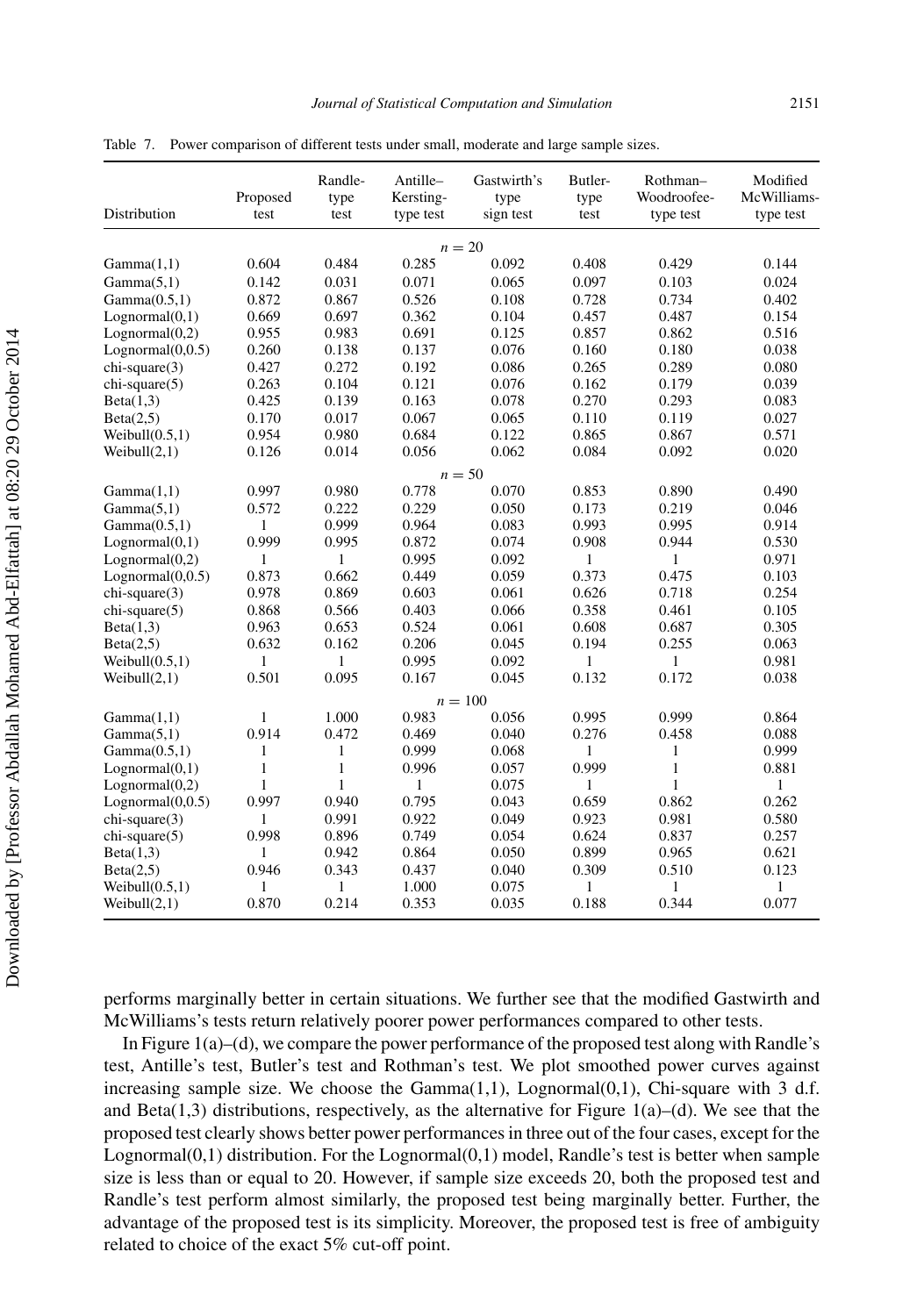<span id="page-16-0"></span>

Figure 1. (a) Power comparisons for Gamma(1,1) distribution, (b) power comparisons for Lognormal(0,1) distribution, (c) power comparisons for chi-square with 3 d.f. and (d) power comparisons for Beta(1,3) distribution.

Table 8. Observed arsenic contaminations in different blocks (samples in mg*/*l).

| English Bazaar      | $0.30; 0.18; 0.25; 0.15; 0.04; 0.18; 0.15; 0.07; 0.18; 0.15; 0.15; 0.00; 0.00; 0.03; 0.01;$                                                                 |
|---------------------|-------------------------------------------------------------------------------------------------------------------------------------------------------------|
| Kaliachak (Block-1) | $0.20; 0.18; 0.25; 0.07; 0.09; 0.09; 0.07; 0.20; 0.01; 0.07$<br>$0.42; 0.10; 0.45; 0.10; 0.50; 0.47; 0.20; 0.03; 0.30; 0.06; 0.10; 0.15; 0.50; 0.25; 0.10;$ |
| Kaliachak (Block-2) | $0.15; 0.20; 0.04; 0.00; 0.08; 0.30; 0.15; 0.48; 0.01; 0.55$<br>$0.08; 0.18; 0.15; 0.15; 0.15; 0.18; 0.07; 0.30; 0.05; 0.04; 0.45; 0.40; 0.30; 0.25; 0.06;$ |
| Kaliachak (Block-3) | $0.18; 0.07; 0.20; 0.55; 0.10; 0.06; 0.20; 0.55; 0.45; 0.07$<br>$0.03; 0.08; 0.15; 0.07; 0.25; 0.20; 0.30; 0.08; 0.07; 0.40; 0.35; 0.25; 0.55; 0.04; 0.04;$ |
|                     | $0.05; 0.08; 0.55; 0.45; 0.09; 0.03; 0.25; 0.50; 0.07; 0.09$                                                                                                |

# **5. Illustrative example**

In this section, we illustrate our proposed test with real data. Table 8 represents the random samples of size 25 that were collected from tube wells of four blocks of Malda District of West Bengal, India, during an arsenic Contamination monitoring programme. Locations of sampling within each block were widely apart from one other. Further, the groundwater sources were found to vary in terms of depth, dissolved oxygen etc., which ensured randomness of the observed samples.

It is easy to see that for the English Bazaar block observed first-order statistics  $X_{(1)} = 0.00$ ; the median  $\tilde{\mu} = X_{(13)} = 0.15$  and observed  $X_{(n-3)} = X_{(22)} = 0.20$ . This implies that observed  $x_{(22)}$  <  $(2\tilde{\mu} - x_{(1)}) = 0.30$ . Therefore, we find no evidence at the 5% level to conclude that there is a long right tail in the distribution of arsenic contamination. Now, in Kaliachack-I, we see,  $X_{(1)} = 0.00$ ; the median  $\tilde{\mu} = X_{(13)} = 0.15$  and observed  $X_{(n-3)} = X_{(22)} = 0.48$ . This implies that observed  $x_{(22)} \gg (2\tilde{\mu} - x_{(1)}) = 0.30$ . Therefore, unlike English Bazaar, data provide certain evidences at the 5% level to conclude that there is a long right tail in the distribution of arsenic contamination in Kaliachak-I. Further, we see that there are seven observations in this block with contamination more than 0.30 mg*/*l. Therefore, we can say that RTWQ, as in Section 3.4, is 0.28 for Kaliachak-I. Again, in Kaliachack-II, we see,  $X_{(1)} = 0.04$ ; the median  $\tilde{\mu} = X_{(13)} = 0.18$  and observed  $X_{(n-3)} =$  $X_{(22)} = 0.45$ . This implies that observed  $x_{(22)} \gg (2\tilde{\mu} - x_{(1)}) = 0.32$ . Therefore, in Kaliachak-II also data provides certain evidences at the 5% level to conclude that there is a long right tail in the distribution of arsenic contamination. Further, we see that there are five observations in this block with contamination more than 0.32 mg*/*l. Therefore, we can say that RTWQ is 0.20 for Kaliachak-II. Finally, in Kaliachack-III, we see,  $X_{(1)} = 0.03$ ; the median  $\tilde{\mu} = X_{(13)} = 0.09$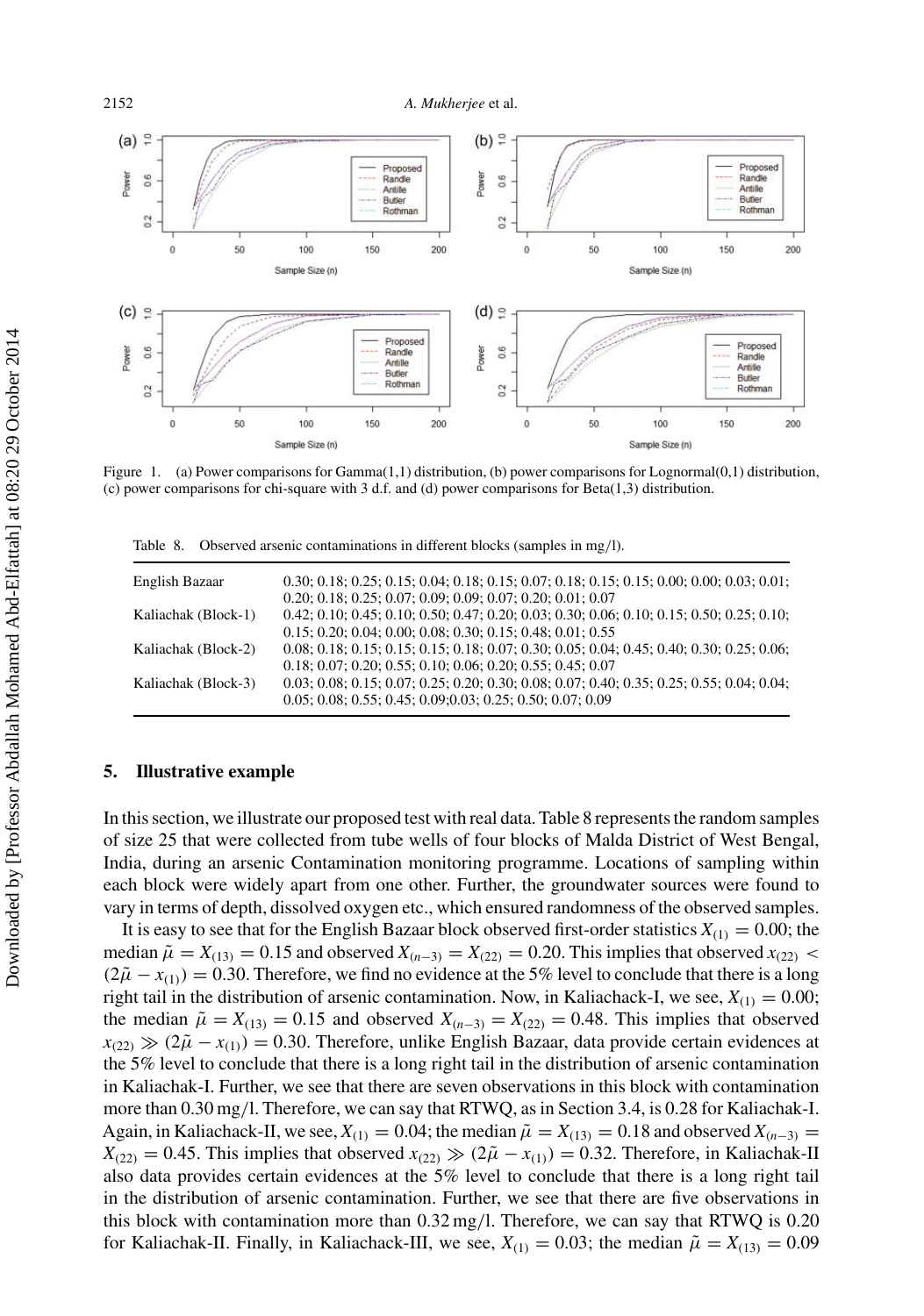<span id="page-17-0"></span>and observed  $X_{(n-3)} = X_{(22)} = 0.45$ . This implies that observed  $x_{(22)} \gg (2\tilde{\mu} - x_{(1)}) = 0.15$ . This indicates that in Kaliachak-III also data provide certain evidences at the 5% level to conclude that there is a long right tail in the distribution of arsenic contamination. Further, we see that there are 12 observations in this block with contamination more than 0.15 mg*/*l. Therefore, we can say that RTWQ is 0.48 for Kaliachak-III. Certainly, arsenic contamination distribution of Kaliachak-III has the longest right tail as indicated by RTWQ. The median level of contamination in all four blocks are found to be greater than the admissible limit and, therefore, unlike old claims, we see that even in the high-contaminated zones arsenic distribution may be symmetric or right skewed.

# **6. Concluding remarks**

To summarize, an ad hoc test for testing symmetry and bell-shaped nature of a continuous probability distribution against a long right tail is suggested in the present article. This is ad hoc in the sense that this can be used for a particular purpose of testing the symmetry of a bell-shaped model against a long right tail and this is not a traditional test of symmetry versus asymmetry. Moreover, the test is not evolved from traditional likelihood ratio, Neyman Pearson lemma or other traditional approaches of construction of statistical tests. Our proposed test does not belong to the class of adaptive tests as well. However, one can consider this as a heuristic test. Cut-off points at a nominal level and power performances of the proposed test are studied via Monte-Carlo simulations. The proposed ad hoc test is not only the quickest among several other competitive tests but also returns high power in most of the situations. Moreover, the proposed test retains much better non-parametric characteristics compared to several other similar tests when true median is known. Unlike other tests, for a smaller number of observations, determining the exact cut-off points at a given level is the most convenient for the proposed test. When asymptotic results are in operation all the tests are, however, consistent. All the competitive tests are as good as the proposed test under certain large sample situations.

Our computational studies based on Monte-Carlo essentially serve three purposes. The first and foremost purpose is to show that the ad hoc test described in Section 3 satisfies level conditions very well for a large class of symmetric as well as bell-shaped distributions. It also returns very good power against a large class of distributions having a long right tail. Second, it confirms that the most of the well-known test statistics for symmetry do not show up good tail behaviour. That results in over- or under-estimation of type-I error in different situations. Finally, our study establishes that the power performance of the ad hoc test is better than or almost as good as most of the traditional competitors.

#### **Acknowledgements**

The authors wish to thank the Editor for his encouragement. They are also grateful to the Associate Editor and an anonymous reviewer for various comments and suggestions upon an earlier version of this work that led to significant improvement. They are also grateful to Dr S. Chowdhury of Army Institute of Management, Kolkata, India, for his careful reading of the manuscript and his help in language editing.

#### **References**

- [1] MukherjeeA, Sengupta MK, Hossain MA.Arsenic contamination in groundwater: a global perspective with emphasis on the Asian scenario. J Health Popul Nutr. 2006;24(2):142–163.
- [2] Twarakavi NKC, Kaluarachchi JJ. Arsenic in the shallow ground waters of conterminous United States: assessment, health risks, and costs for MCL compliance. J Am Water Resour Assoc. 2006;42(2):275–294.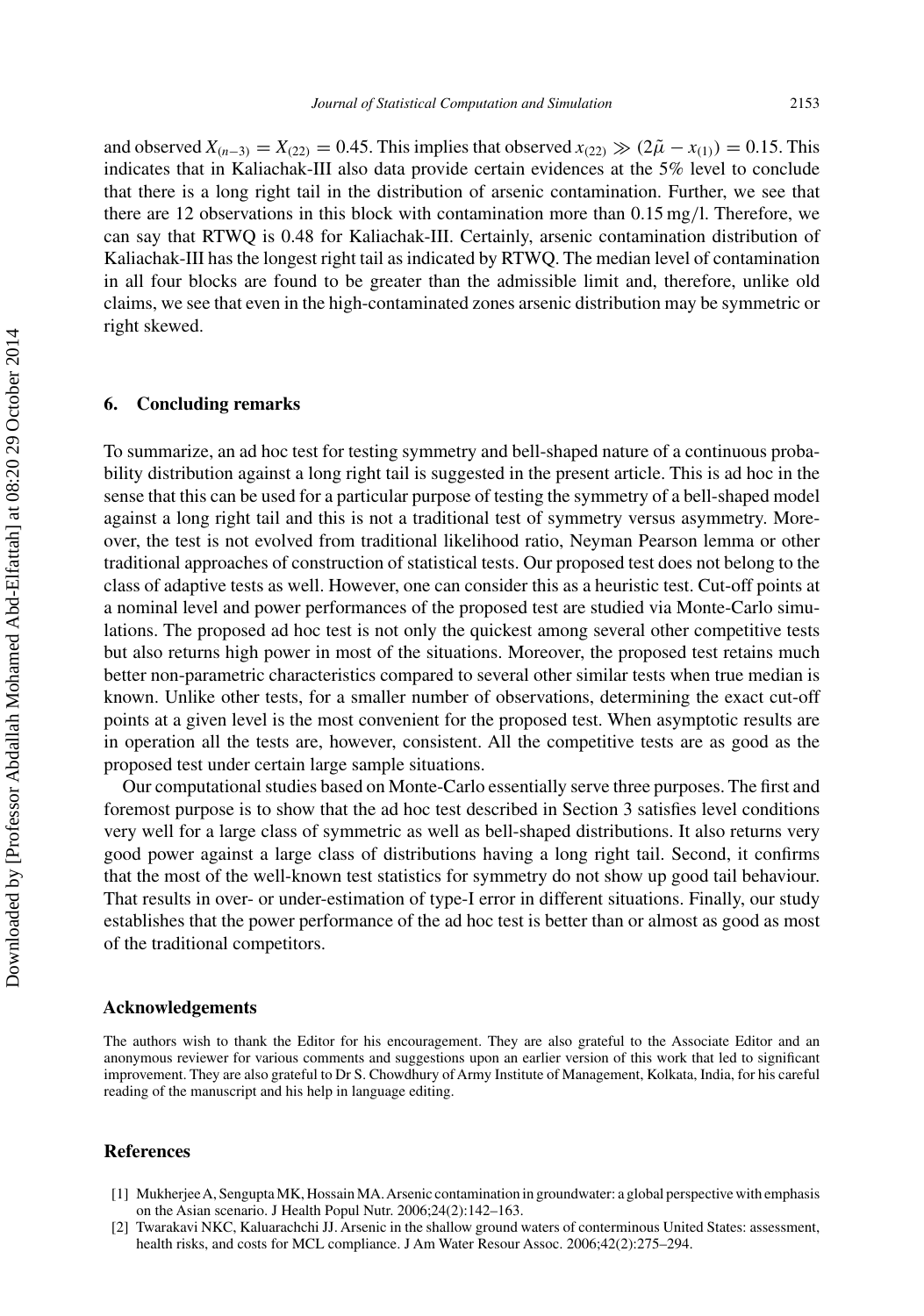#### <span id="page-18-0"></span>2154 *A. Mukherjee* et al.

- [3] Chowdhury UK, Biswas BK, Chowdhury TR. Groundwater arsenic contamination in Bangladesh and West Bengal, India. Environ Health Perspect. 2000;108(4):393–397.
- [4] Bandyopadhyay U, Mukherjee A, Purkait B. Nonparametric partial sequential tests for patterned alternatives in multi-sample problems. Seq Anal. 2007;26:443–466.
- [5] Bandyopadhyay U, Mukherjee A, Purkait B. Simultaneous tests for patterned recognition using nonparametric partially sequential procedure. Stat Method. 2008;5:535–551.
- [6] Purkait B, Mukherjee A. Geostatistical analysis of arsenic concentration in the groundwater of Malda district of West Bengal, India. Front Earth Sci China. 2008;2:292–301.
- [7] Mukherjee A, Purkait B. Simultaneous semi-sequential testing of dual alternatives for pattern recognition. J Appl Stat. 2011;38:399–419.
- [8] Rahman S, Hossain F. A forensic look at groundwater arsenic contamination in Bangladesh. Environ Forensics. 2008;9:364–374.
- [9] Bhuyan B. Assessment of arsenic and iron contamination of groundwater in four development blocks of Lakhimpur District, Assam, India. Der Chemica Sinica. 2011;2(4):316–323.
- Hossain F, Hill J, Bagtzoglou AC. Geostatistically based management of arsenic contaminated ground water in shallow wells of Bangladesh. Water Resour Manage. 2007;21(7):1245–1261.
- [11] Gaus I, Kinniburgh DG, Talbot JC, Webster R. Geostatistical analysis of arsenic concentration in groundwater in Bangladesh using disjunctive kriging. Environ Geol. 2003;44:939–948.
- [12] Shamsudduha M. Spatial variability and prediction modeling of groundwater arsenic distributions in the shallowest alluvial aquifers in Bangladesh. J Spatial Hydrol. 2007;7:33–46.
- [13] Hajek J, Sidak Z, Sen PK. Theory of rank test. San Diego (CA): Academic Press; 1999.
- [14] Dixon WJ, Mood AM. The statistical sign test. J Am Stat Assoc. 1946;41:557–566.
- [15] Waerden van der BL, Nievergelt E. Tafeln zum Vergleich zweier stich probenmittles X-test und Zeichentest. Berlin: Springer Verlag; 1956.
- [16] Gastwirth JL. On the sign test of symmetry. J Am Stat Assoc. 1971;66:821–823.
- [17] WilCoxon, F. Individual comparisons by ranking methods. Biometrics. 1945;1:80–83.
- [18] Fraser DAS. Nonparametric methods in statistics. New York: Wiley; 1957.
- [19] Klotz J. Small sample power and efficiency for the one sample Wilcoxon and normal score tests. Ann Math Stat. 1963;34:624–632.
- [20] Eeden van C. The relation between Pitman's asymptotic relative efficiency of two tests and the correlation coefficient between their test statistics. Ann Math Stat. 1963;34:1442–1451.
- [21] Butler CC. A test for symmetry using the sample distribution function. Ann Math Stat. 1969;40:2209–2210.
- [22] Chatterjee SK, Sen PK. On Kolmogorov–Smironov type tests for symmetry. Ann Inst Stat Math. 1973;25:288–300.
- [23] Rothman ED, Woodroofe M. A Cramar-von Mises type statistic for testing symmetry. Ann Math Stat. 1972;43: 2035–2038.
- [24] Shorack, GR, Wellner, JA. Empirical processes with applications to statistics. New York: Wiley; 1986.
- [25] Aki S. On nonparametric tests for symmetry. Ann Inst Stat Math. 1987;39:457–472.
- [26] Csörgö, S, Heathcote CR. Testing for symmetry. Biometrika. 1987;74:177–184.
- [27] Aki S, Kashiwag LN. Asymptotic properties of some goodness-of-t tests based on the Ll-norm. Ann Inst Stat Math. 1989;41:753–764.
- [28] Finch SJ. Robust univariate test of symmetry. J Am Stat Assoc. 1977;72:387–392.
- [29] Gupta MK. An asymptotically nonparametric test of symmetry. Ann Math Stat. 1967;38:849–866.
- [30] Doksum KA, Fenstad G, Aaberge R. Plots and tests of symmetry. Biometrika. 1977;64:473–487.
- [31] Hill DL, Rao PV. Tests of symmetry based on Cramer–Von mises statistics. Biometrika. 1977;64(3):489–494.
- [32] Davis CE, Quade D. (1978). U-statistics for skewness or symmetry. Comm Statist Theory Methods. A7(5):413–418.
- [33] Randles H, Fligner MA, Policello GE, Wolfe DA. An asymptotically distribution-free test for symmetry versus asymmetry. J Am Stat Assoc. 1980;75:168–172.
- [34] Bhattacharya PK, Gastwirth JL, Wright AL. Two modified Wilcoxon tests for symmetry about an unknown location parameter. Biometrika. 1982;69:377–382.
- [35] Boos DD. A test for asymmetry associated with the Hodges–Lehmann estimator. J Am Stat Assoc. 1982;77:647–651.
- [36] Antille A, Kersting G. Tests for symmetry. Z Wahrscheinlichkeitstheorie verw Gebiete. 1977;39:235–255.
- [37] Antille A, Kersting G, Zucchini W. Testing symmetry. J Am Stat Assoc. 1982;77:639–646.
- [38] Hollander M. Testing for symmetry. In Kotzand S, Johnson NL, editors. Encyclopedia of statistical sciences, Vol. 9. New York: Wiley; 1988. p. 211–216.
- [39] Cabilio P, Masaro J. A simple test of symmetry about an unknown median. Can J Stat. 1996;24:349–361.
- [40] McWilliams TP.A distribution-free test for symmetry based on a runs statistic. JAm StatAssoc. 1990;85:1130–1133.
- [41] Ahmad IA, Li Q. Testing symmetry of an unknown density function by kernel method. J Nonparametr Stat. 1997;7(3):279–293.
- [42] Chirstofides LN, Stengos T. A non-parametric test of the symmetry of PSID wage-change distributions. Econ Lett. 2001;71:363–368.
- [43] Dette H, Kusi-Appiah S, Neumeyer N. Testing symmetry in nonparametric regression models. J Nonparametr Stat. 2002;14:477–494.
- [44] Neumeyer N, Dette H, Nagel E. A note on testing symmetry of the error distribution in linear regression models. J Nonparametr Stat. 2005;17: 697–715.
- [45] Neumeyer N, Dette H. Testing for symmetric error distribution in nonparametric regression models. Statist Sinica. 2007;17:775–795.